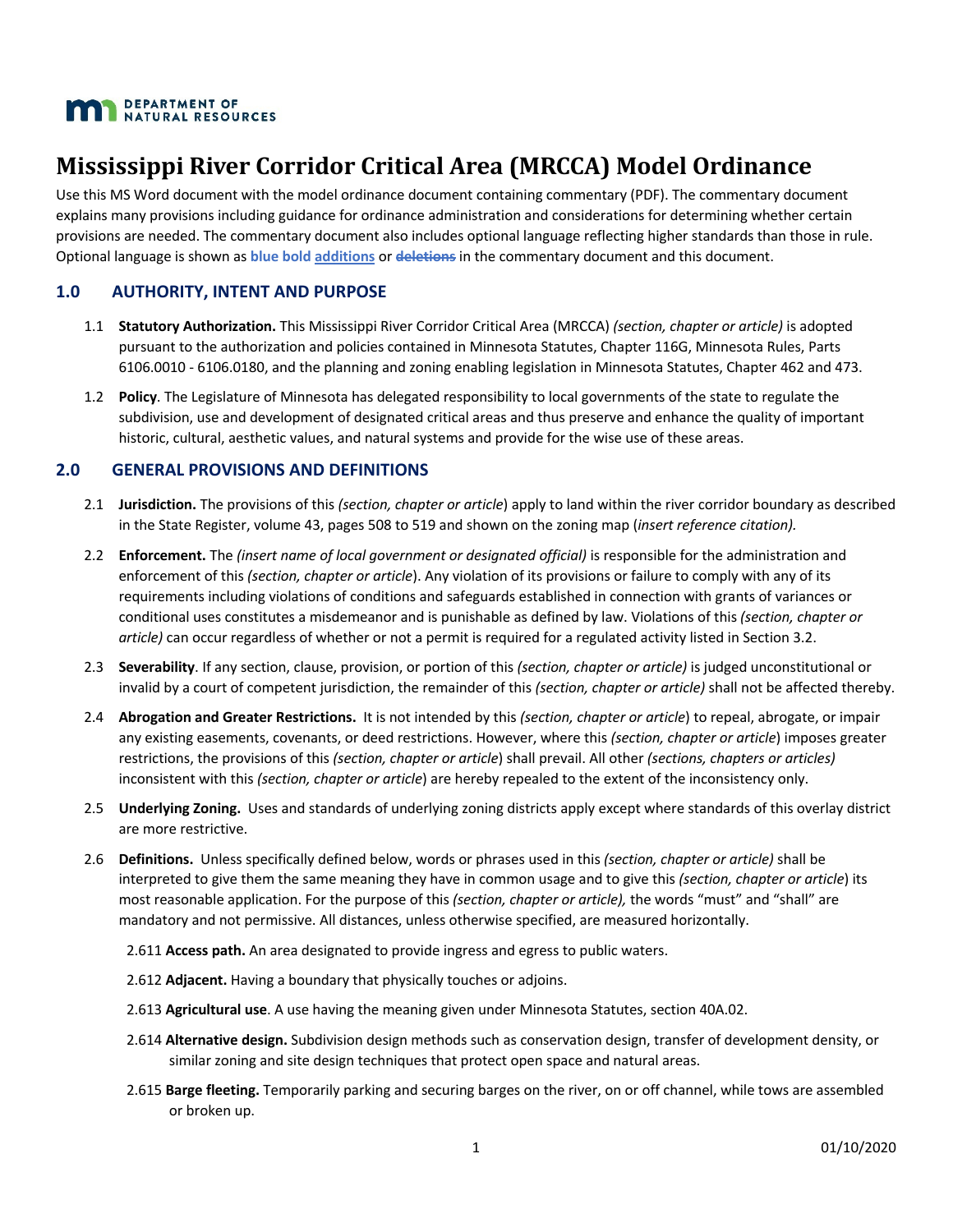- 2.616 **Biological and ecological functions.** The functions of vegetation in stabilizing soils and slopes, retaining and filtering runoff, providing habitat, and recharging groundwater.
- 2.617 **Bluff.** A natural topographic feature having:
	- A. A slope that rises at least 25 feet and the grade of the slope averages 18 percent or greater, measured over a horizontal distance of 25 feet, as follows:
		- (1) Where the slope begins above the ordinary high water level, from the toe of the slope to the top of the slope; or
		- (2) Where the slope begins below the ordinary high water level, from the ordinary high water level to the top of the slope. See Figure 1; or
	- B. A natural escarpment or cliff with a slope that rises at least ten feet above the ordinary high water level or toe of the slope, whichever is applicable, to the top of the slope, with a slope of 75 degrees or greater. See Figure 2.

**OR**

#### **2.617 Bluff. A natural topographic feature having:**

A. **A slope that rises at least 25 feet and the grade of the slope averages 18 percent or greater, measured over a horizontal distance of 25 feet, from the toe of the slope to the top of the slope. Where the slope begins below the ordinary high water level, the ordinary high water level is the toe of the slope. See Figure 1; or**

Figure 1. Bluff and Bluff Impact Zone



B. **A natural escarpment or cliff with a slope that rises at least ten feet above the ordinary high water level or toe of the slope, whichever is applicable, to the top of the slope, with a slope of 75 degrees or greater. See Figure 2.**



Figure 2. Natural Escarpment Bluff and Bluff Impact Zone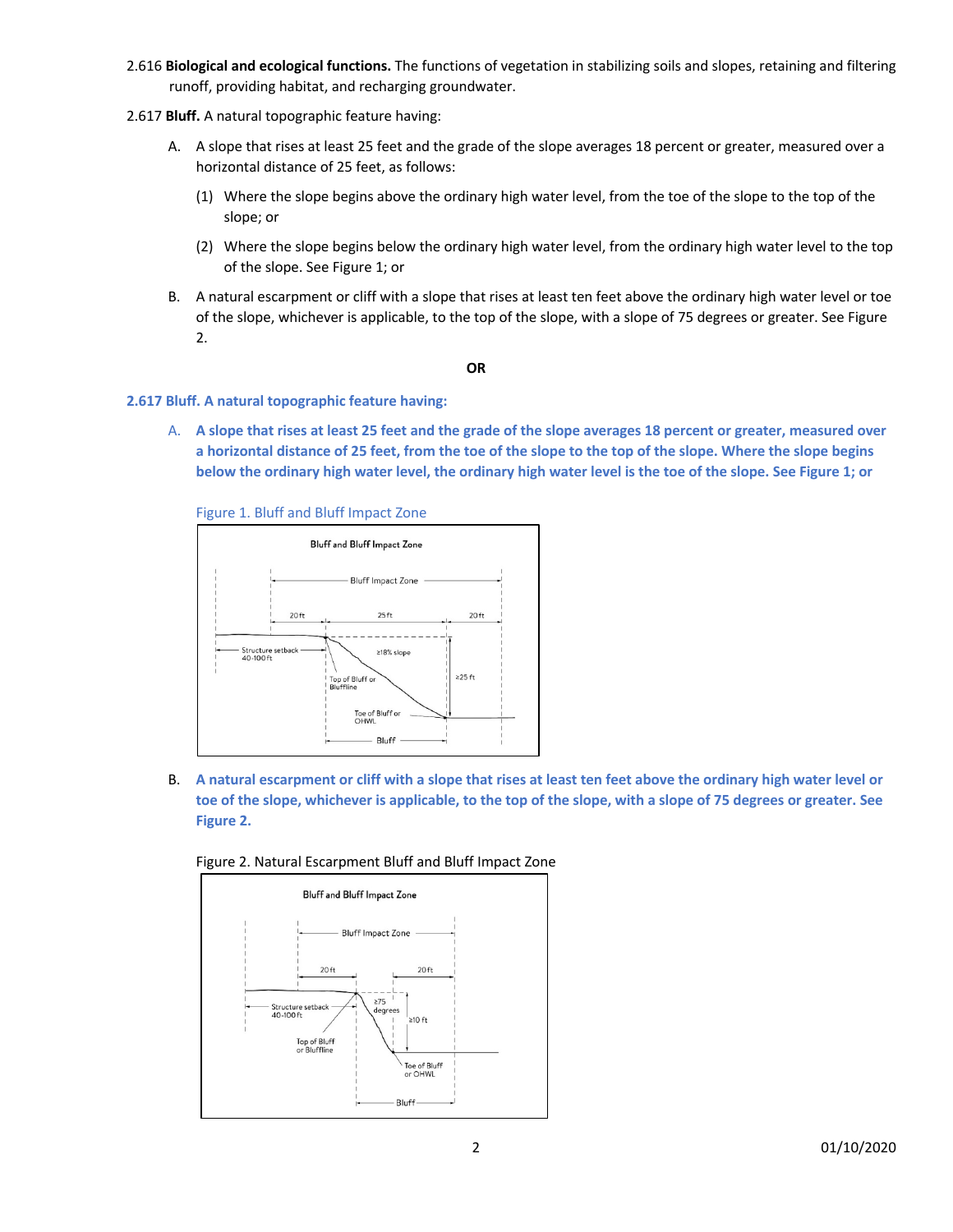- 2.618 **Bluff impact zone.** A bluff and land located within 20 feet of the bluff. See Figures 1 and 2.
- 2.619 **Bluffline.** A line delineating the top of the bluff. More than one bluffline may be encountered proceeding landward from the river. See Figures 1 and 2.
- 2.620 **Bluff, Toe of.** A line along the bottom of a bluff, requiring field verification, such that the slope above the line exceeds 18 percent and the slope below the line is 18 percent or less, measured over a horizontal distance of 25 feet. See Figures 1 and 2.
- 2.621 **Bluff, Top of.** A line along the top of a bluff, requiring field verification, such that the slope below the line exceeds 18 percent and the slope above the line is 18 percent or less, measured over a horizontal distance of 25 feet. See Figures 1 and 2.
- 2.622 **Buildable area.** The area upon which structures may be placed on a lot or parcel of land and excludes areas needed to meet requirements for setback, rights-of-way, bluff impact zones, historic properties, wetlands, designated floodways, land below the ordinary high water level of public waters, and other unbuildable areas.
- 2.623 **Building.** A structure with two or more outside rigid walls and a fully secured roof and affixed to a permanent site.
- 2.624 **Certificate of compliance.** A document written after a compliance inspection, certifying that the development complies with applicable requirements at the time of the inspection.
- 2.625 **Commissioner.** The commissioner of the Minnesota Department of Natural Resources.
- 2.626 **Conditional use.** A use having the meaning given under Minnesota Statutes, chapters 394 and 462.
- 2.627 **Conservation design.** A pattern of subdivision that is characterized by grouping lots within a portion of a parcel, where the remaining portion of the parcel is permanently protected as open space.
- 2.628 **Conventional subdivision.** A pattern of subdivision that is characterized by lots that are spread regularly throughout a parcel in a lot and block design.
- 2.629 **Deck.** A horizontal, unenclosed, aboveground level structure open to the sky, with or without attached railings, seats, trellises, or other features, attached or functionally related to a principal use or site.
- 2.630 **Developer.** Having the meaning given under Minnesota Statutes, section 116G.03.
- 2.631 **Development.** Having the meaning given under Minnesota Statutes, section 116G.03.
- 2.632 **Discretionary action.** An action under this chapter related to land use that requires a public hearing by local ordinance or statute, such as preliminary plats, final subdivision plats, planned unit developments, conditional use permits, interim use permits, variances, appeals, and rezonings.
- 2.633 **Dock.** Having the meaning given under Minnesota Rules, chapter 6115.
- 2.634 **Electric power facilities.** Equipment and associated facilities for generating electric power or devices for converting wind energy to electrical energy as identified and defined under Minnesota Statutes, section 216E.
- 2.635 **Essential services.** Underground or overhead gas, electrical, communications, steam, or water distribution, collection, supply, or disposal systems, including storm water. Essential services include poles, wires, mains, drains, pipes, conduits, cables, fire alarm boxes, traffic signals, hydrants, navigational structures, aviation safety facilities or other similar equipment and accessories in conjunction with the systems. Essential services does not include buildings, treatment works as defined in Minnesota Statutes, chapter 115.01, electric power facilities or transmission services.
- 2.636 **Feedlot.** Having the meaning given for animal feedlots under Minnesota Rules chapter 7020.
- 2.637 **Floodplain.** Having the meaning given the meaning given under Minnesota Rules chapter 6120.
- 2.638 **Fully reconstructs.** The reconstruction of an existing impervious surface that involves site grading and subsurface excavation so that soil is exposed. Mill and overlay and other resurfacing activities are not considered fully reconstructed.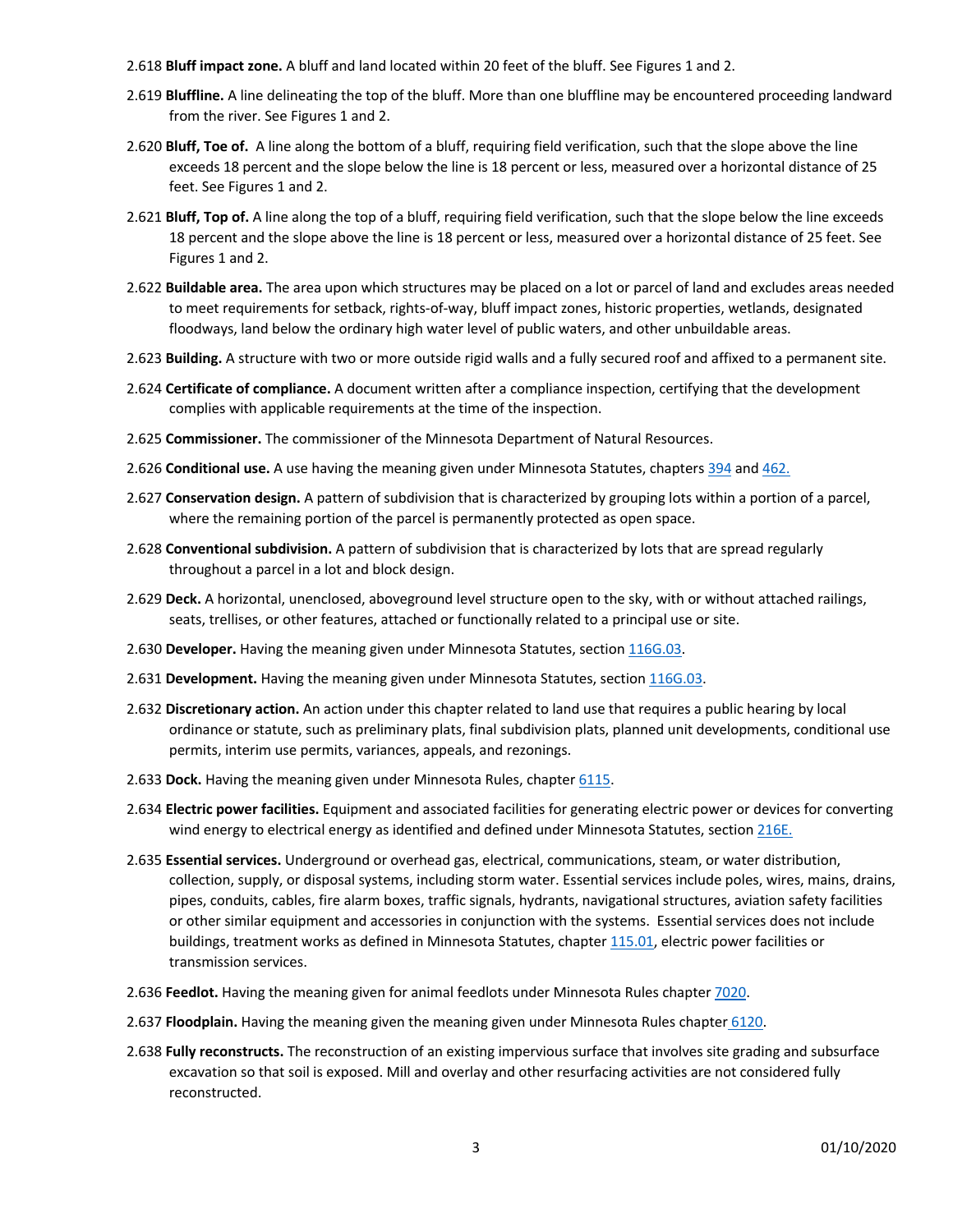- 2.639 **Hard-surface trail.** A trail surfaced in asphalt, crushed aggregate, or other hard surface, for multi-purpose use, as determined by local, regional, or state agency plans.
- 2.640 **Historic property.** An archaeological site, standing structure, site, district, or other property that is:
	- A. Listed in the National Register of Historic Places or the State Register of Historic Places or locally designated as a historic site under Minnesota Statutes, section 471;
	- B. determined to meet the criteria for eligibility to the National Register of Historic Places or the State Register of Historic Places as determined by the director of the Minnesota Historical Society; or
	- C. An unplatted cemetery that falls under the provisions of Minnesota Statutes, section 307, in consultation with the Office of the State Archaeologist.
- 2.641 **Impervious surface.** A constructed hard surface that either prevents or retards the entry of water into the soil and causes water to run off the surface in greater quantities and at an increased rate of flow than prior to development. Examples include rooftops, decks, sidewalks, patios, parking lots, storage areas, and driveways, including those with concrete, asphalt, or gravel surfaces**.**
- 2.642 **Intensive vegetation clearing.** The removal of all or a majority of the trees or shrubs in a contiguous patch, strip, row, or block.
- 2.643 **Interim use.** A use having the meaning given under Minnesota Statutes, section 394 and 462.
- 2.644 **Land alteration.** An activity that exposes the soil or changes the topography, drainage, or cross section of the land, excluding gardening or similar minor soil disturbances.
- 2.645 **Local government.** Counties, cities, and townships.
- 2.646 **Local park agencies.** The Minneapolis Park and Recreation Board and the Three Rivers Park District.
- 2.647 **Lot.** Having the meaning given under Minnesota Rules chapter 6120.
- 2.648 **Lot width.** The shortest distance between lot lines measured at both the ordinary high water level and at the required structure setback from the ordinary high water level. See Figure 3.





- 2.649 **Marina.** Having the meaning given under Minnesota Rules chapter 6115.
- **2.650 Mississippi River Corridor Critical Area (MRCCA). The area within the River Corridor Boundary (See Section 2.680).**
- **2.651 Mississippi River Corridor Critical Area (MRCCA) Plan. A chapter or other element in the** *(insert name of jurisdiction)* **comprehensive plan.**
- 2.652 **Mooring facility.** Having the meaning given under Minnesota Rules chapter 6115.0170.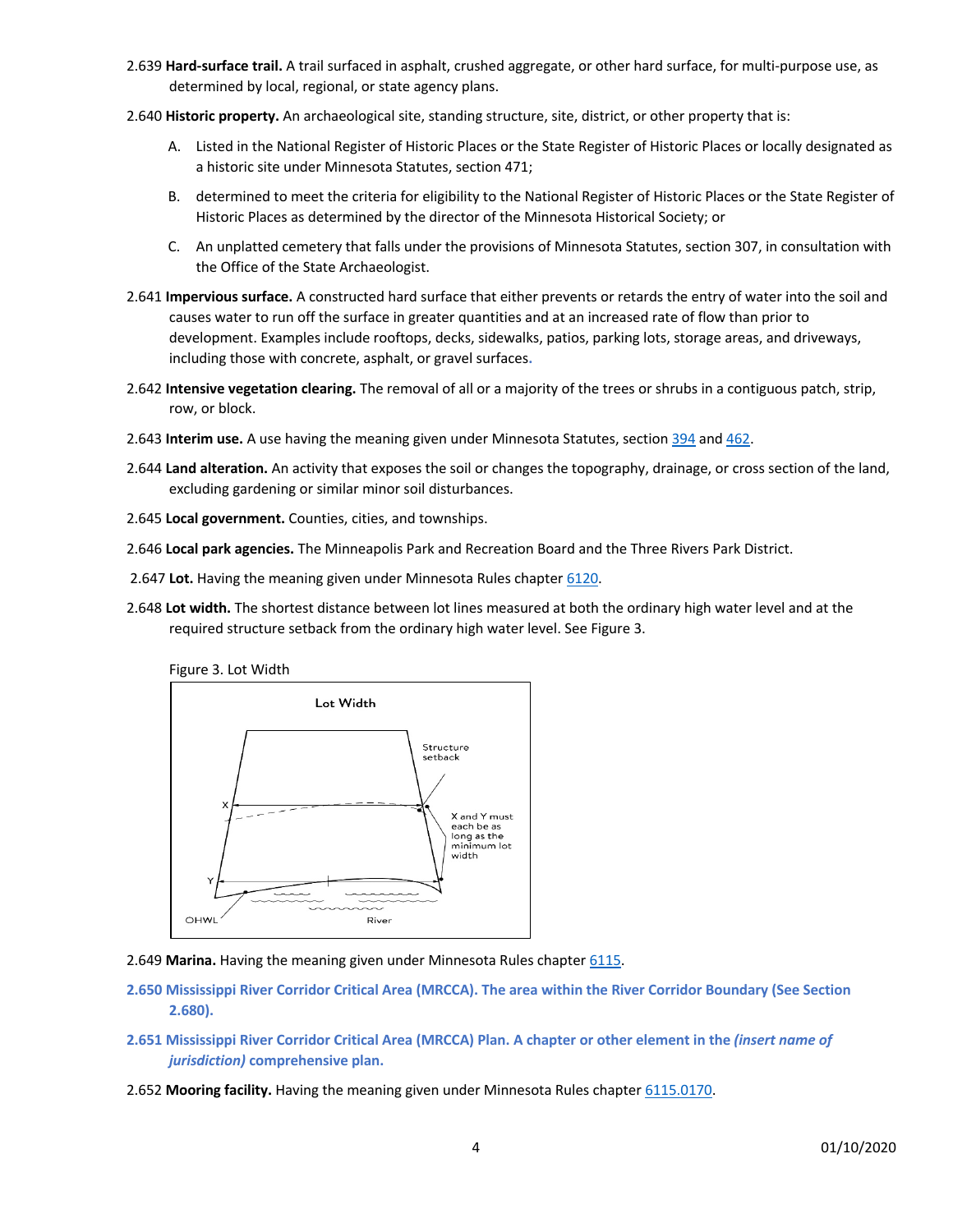- 2.653 **Native plant community.** A plant community identified by the Minnesota Biological Survey or biological survey issued or adopted by a local, state, or federal agency.
- 2.654 **Natural-surface trail.** A trail composed of native soil and rock or compacted granular stone, primarily intended for hiking, equestrian, or mountain bike use, as determined by local, regional, or state agency plans.
- 2.655 **Natural vegetation.** Any combination of ground cover, understory, and tree canopy that, while it may have been altered by human activity, continues to stabilize soils, retain and filter runoff, provide habitat, and recharge groundwater.
- 2.656 **Nonconformity.** Having the meaning given under Minnesota Statutes, section 394.22.
- 2.657 **Nonmetallic mining.** Construction, reconstruction, repair, relocation, expansion, or removal of any facility for the extraction, stockpiling, storage, disposal, or reclamation of nonmetallic minerals such a stone, sand, and gravel. Nonmetallic mining does not include ancillary facilities such as access roads, bridges, culverts, and water level control structures. For purposes of this subpart, "facility" includes all mine pits, quarries, stockpiles, basins, processing structures and equipment, and any structures that drain or divert public waters to allow mining.
- 2.658 **Off-premise advertising signs.** Those signs that direct attention to a product, service, business, or entertainment venue that is not exclusively related to the premises where the sign is located.
- 2.659 **Ordinary high water level (OHWL).** Having the meaning given under Minnesota Statutes, section 103G.005.
- 2.660 **Overlay district.** A zoning district applied over one or more previously established zoning districts, establishing additional or stricter standards and criteria for covered properties in addition to those of the underlying zoning district. Overlay districts are often used to protect historic features and natural resources such as shoreland or floodplain.
- 2.661 Parcel. Having the meaning given under Minnesota Statutes, section 116G.03.
- 2.662 **Patio.** A constructed hard surface located at ground level with no railings and open to the sky.
- 2.663 **Picnic shelter.** A roofed structure open on all sides, accessory to a recreational use.
- 2.664 **Planned unit development.** A method of land development that merges zoning and subdivision controls, allowing developers to plan and develop a large area as a single entity, characterized by a unified site design, a mix of structure types and land uses, and phasing of development over a number of years. Planned unit development includes any conversion of existing structures and land uses that utilize this method of development.
- 2.665 **Plat.** Having the meaning given under Minnesota Statutes, sections 505 and 515B.
- 2.666 **Port.** A water transportation complex established and operated under the jurisdiction of a port authority according to Minnesota Statutes, section 458.
- 2.667 **Primary conservation areas.** Key resources and features, including shore impact zones, bluff impact zones, floodplains, wetlands, gorges, areas of confluence with tributaries, natural drainage routes, unstable soils and bedrock, native plant communities, cultural and historic properties, and significant existing vegetative stands, tree canopies, and other resources identified in local government plans.
- 2.668 **Private facilities.** Private roads, driveways, and parking areas, private water access and viewing facilities, decks and patios in setback areas, and private signs.
- 2.669 **Professional engineer.** An engineer licensed to practice in Minnesota.
- 2.670 **Public facilities.** Public utilities, public transportation facilities, and public recreational facilities.
- 2.671 **Public recreation facilities.** Recreational facilities provided by the state or a local government and dedicated to public use, including parks, scenic overlooks, observation platforms, trails, docks, fishing piers, picnic shelters, water access ramps, and other similar water-oriented public facilities used for recreation.
- 2.672 **Public river corridor views.** Views toward the river from public parkland, historic properties, and public overlooks, as well as views toward bluffs from the ordinary high water level of the opposite shore, as seen during the summer months and documented in the MRCCA plan/chapter of the comprehensive plan.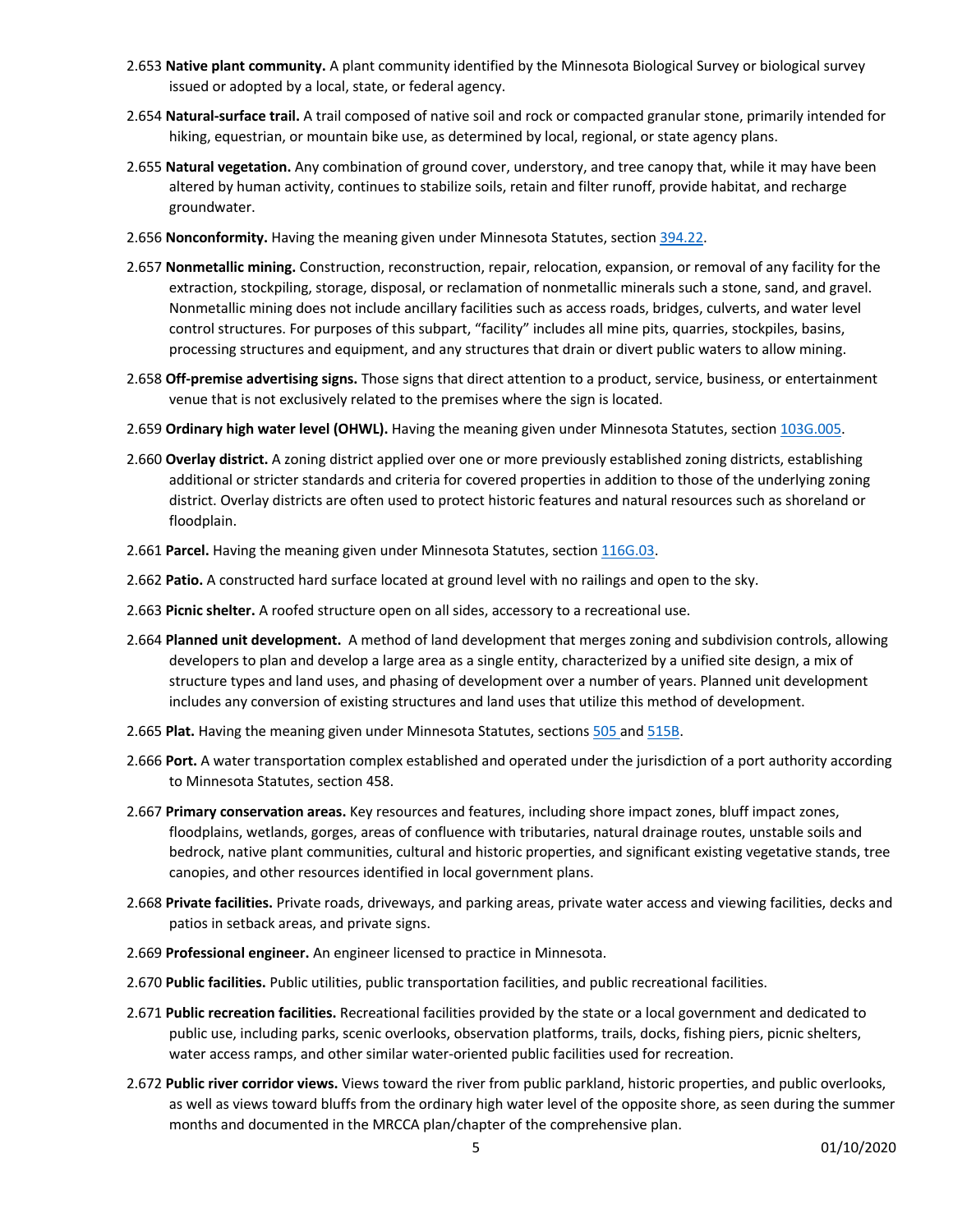- 2.673 **Public transportation facilities.** All transportation facilities provided by federal, state, or local government and dedicated to public use, such as roadways, transit facilities, railroads, and bikeways.
- 2.674 **Public utilities.** Electric power facilities, essential services, and transmission services.
- 2.675 **Public waters.** Having the meaning given under Minnesota Statutes, section 103G.005.
- 2.676 **Readily visible.** Land and development that are easily seen from the ordinary high water level of the opposite shore during summer months.
- 2.677 **Resource agency.** A federal, state, regional, or local agency that engages in environmental, natural, or cultural resource protection or restoration activities, including planning, implementation, and monitoring.
- 2.678 **Retaining wall.** A vertical or nearly vertical structures constructed of mortar and rubble masonry, rock, or stone regardless of size, vertical timber pilings, horizontal timber planks with piling supports, sheet pilings, poured concrete, concrete blocks, or other durable materials.
- 2.679 **Rock Riprap.** Natural coarse rock placed or constructed to armor shorelines, streambeds, bridge abutments, pilings and other shoreline structures against scour, or water or ice erosion.
- 2.680 **River corridor boundary.** The boundary approved and adopted by the Metropolitan Council under Minnesota Statutes, section 116G.06, as approved and adopted by the legislature in Minnesota Statutes, section 116G.15, and as legally described in the Sate Register, volume 43, pages 508 to 518.
- 2.681 **River-dependent use.** The use of land for commercial, industrial, or utility purposes, where access to and use of a public water feature is an integral part of the normal conduct of business and where the use is dependent on shoreline facilities.
- 2.682 **Selective vegetation removal.** The removal of isolated individual trees or shrubs that are not in a contiguous patch, strip, row, or block and that does not substantially reduce the tree canopy or understory cover.
- 2.683 **Setback.** A separation distance measured horizontally.
- 2.684 **Shore impact zone.** Land located between the ordinary high water level of public waters and a line parallel to it at a setback of 50 percent of the required structure setback or, for agricultural use, 50 feet landward of the ordinary high water level. See Figure 4.

Figure 4. Shore Impact Zone



- 2.685 **Shoreline facilities.** Facilities that require a location adjoining public waters for ingress and egress, loading and unloading, and public water intake and outflow, such as barge facilities, port facilities, commodity loading and unloading equipment, watercraft lifts, marinas, short-term watercraft mooring facilities for patrons, and water access ramps. Structures that would be enhanced by a shoreline location, but do not require a location adjoining public waters as part of their function, are not shoreline facilities, such as restaurants, bait shops, and boat dealerships.
- 2.686 **Special purpose units of government.** The University of Minnesota, the St. Paul Port Authority, watershed management organizations established under Minnesota Statutes, chapter 103B, watershed districts established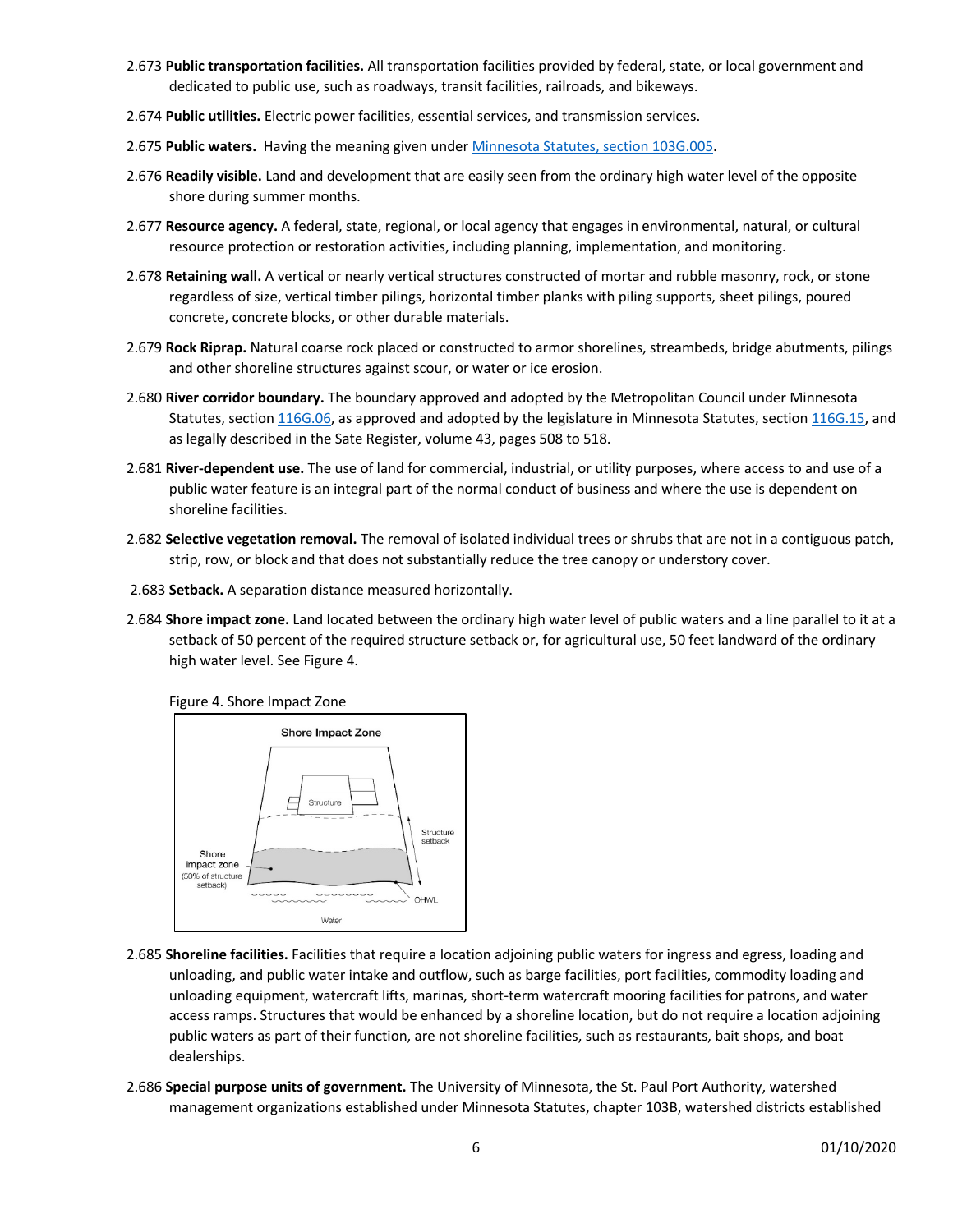under Minnesota Statutes, chapter 103D, and any other unit of government other than local government or a state or regional agency.

- 2.687 **State or regional agency.** The Metropolitan Airports Commission, Minnesota Historical Society, University of Minnesota, Department of Natural Resources, Department of Transportation, Metropolitan Council and other state agencies.
- 2.688 **Steep slope.** A natural topographic feature with an average slope of 12 to 18 percent, measured over a horizontal distance equal to or greater than 50 feet, and any slopes greater than 18 percent that are not bluffs.
- 2.689 **Storm water management facilities.** Facilities for the collection, conveyance, treatment, or disposal of storm water.
- 2.690 **Structure.** A building, sign, or appurtenance thereto, except for aerial or underground utility lines, such as sewer, electric, telephone, or gas lines, and utility line towers, poles, and other supporting appurtenances.
- 2.691 **Subdivision**. Having the meaning given under Minnesota Statutes, section 462.352.
- 2.692 **Subsurface sewage treatment system**. Having the meaning given under Minnesota Rules, part 7080.1100.
- 2.693 **Transmission services.**
	- A. Electric power lines, cables, pipelines, or conduits that are:
		- (1) used to transport power between two points, as identified and defined under Minnesota Statutes, section 216E.01, subdivision 4; or
		- (2) For mains or pipelines for gas, liquids, or solids in suspension, used to transport gas, liquids, or solids in suspension between two points; and
	- B. Telecommunication lines, cables, pipelines, or conduits.
- 2.694 **Treeline.** The more or less continuous line formed by the tops of trees in a wooded area when viewed from a particular point. The treeline is determined during all seasons as if under full foliage.
- 2.695 **Twin Cities Metropolitan area.** The area over which the Metropolitan Council has jurisdiction according to Minnesota Statutes, section 473.121 subdivision 2.
- 2.696 **Variance.** Having the meaning given under Minnesota Statutes, section 394.22.
- 2.697 **Water access ramp.** A boat ramp, carry-down site, boarding dock, and approach road, or other access that allows launching and removal of a boat, canoe, or other watercraft with or without a vehicle and trailer.
- 2.698 **Water-oriented accessory structure.** A small building or other improvement, except stairways, fences, docks, and retaining walls, that, because of the relationship of its use to public waters, needs to be located closer to public waters than the normal structure setback. Examples include gazebos, screen houses, fish houses, pump houses, and detached decks and patios.
- 2.699 **Water quality impact zone.** Land within the shore impact zone or within 50 feet of the boundary of a public water, wetland, or natural drainage way, whichever is greater.
- 2.670 **Wetland.** Having the meaning given under Minnesota Statutes, section 103G.005.
- 2.671 **Wharf.** Having the meaning given under Minnesota Rules, part 6115.0170.

# **3.0 ADMINISTRATION**

- 3.1 **Purpose.** The purpose of this Section is to identify administrative provisions to ensure this *(section, chapter, or article)* is administered consistent with its purpose.
- 3.2 **Permits.** A permit is required for the construction of buildings or building additions (including construction of decks and signs), the installation and/or alteration of sewage treatment systems, vegetation removal consistent with Section 9.0 and land alterations consistent with Section 10.0.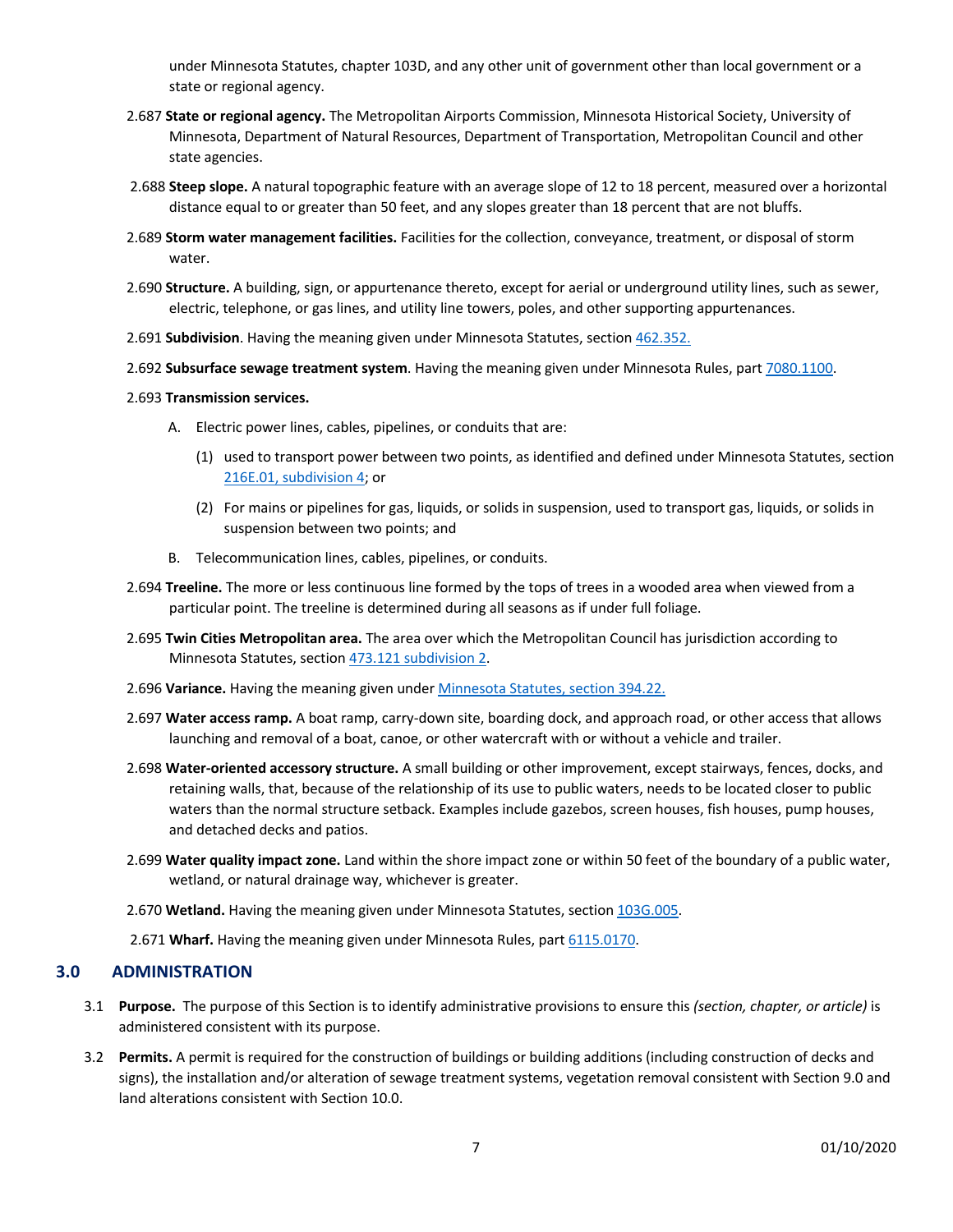- 3.3 **Variances.** Variances to the requirements under this *(section, chapter, or article)* may only be granted in accordance with Minnesota Statutes, Section 462.357 and must consider the potential impacts of variances on primary conservation areas, public river corridor views, and other resources identified in the MRCCA plan. In reviewing the variance application, the *(zoning authority, governing body, or other appropriate term)* shall:
	- 3.31 Evaluate the impacts to these resources**.** If negative impacts are found, require conditions to mitigate the impacts that are related to and proportional to the impacts, **consistent with Section 3.5** and
	- 3.32 Make written findings that the variance is consistent with the purpose of this (*section, chapter, or article)***, as follows**.
		- **A. The extent, location and intensity of the variance will be in substantial compliance with the MRCCA Plan;**
		- **B. The variance is consistent with the character and management purpose of the MRCCA district in which it is located;**
		- **C. The variance will not be detrimental to PCAs and PRCVs nor will it contribute to negative incremental impacts to PCAs and PRCVs when considered in the context of past, present and reasonable future actions; and**
		- **D. The variance will not negatively impact (***insert other MRCCA plan-identified resources***).**
- 3.4 **Conditional and interim use permits.** All conditional and interim uses, required under this *(section, chapter or article),* must comply with Minnesota Statutes, section 462.3595 and must consider the potential impacts on primary conservation areas, public river corridor views, and other resources identified in the MRCCA plan. In reviewing the application, the *(zoning authority, governing body, or other appropriate term)* shall:
	- 3.41 Evaluate the impacts to these resources and if negative impacts are found, require conditions to mitigate the impacts that are related to and proportional to the impacts, **consistent with Section 3.5**; **and**
	- **3.42** Make written findings that the conditional use is consistent with the purpose of this (section, chapter, or *article***), as follows.**
		- **A. The extent, location and intensity of the conditional use will be in substantial compliance with the MRCCA Plan;**
		- **B. The conditional use is consistent with the character and management purpose of the MRCCA district in which it is located;**
		- **C. The conditional use will not be detrimental to PCAs and PRCVs nor will it contribute to negative incremental impacts to PCAs and PRCVs when considered in the context of past, present and reasonable future actions; and**
		- **D. The conditional use will not negatively impact (***insert other MRCCA plan-identified resources***).**
- **3.5 Conditions of Approval. The** *(zoning authority, governing body, or other appropriate term)* **shall evaluate the impacts to PCAs, PRCVs, and other resources identified in the MRCCA Plan, and if negative impacts are found, require conditions to mitigate the impacts that are related to and proportional to the impacts. Mitigation may include:**
	- **3.51 Restoration of vegetation identified as "vegetation restoration priorities" identified in the MRCCA plan.**
	- **3.52 Preservation of existing vegetation;**
	- **3.53 Stormwater runoff management;**
	- **3.54 Reducing impervious surface;**
	- **3.55 Increasing structure setbacks;**
	- **3.56 Wetland and drainageway restoration and/or preservation; and**
	- **3.57 Other conservation measures.**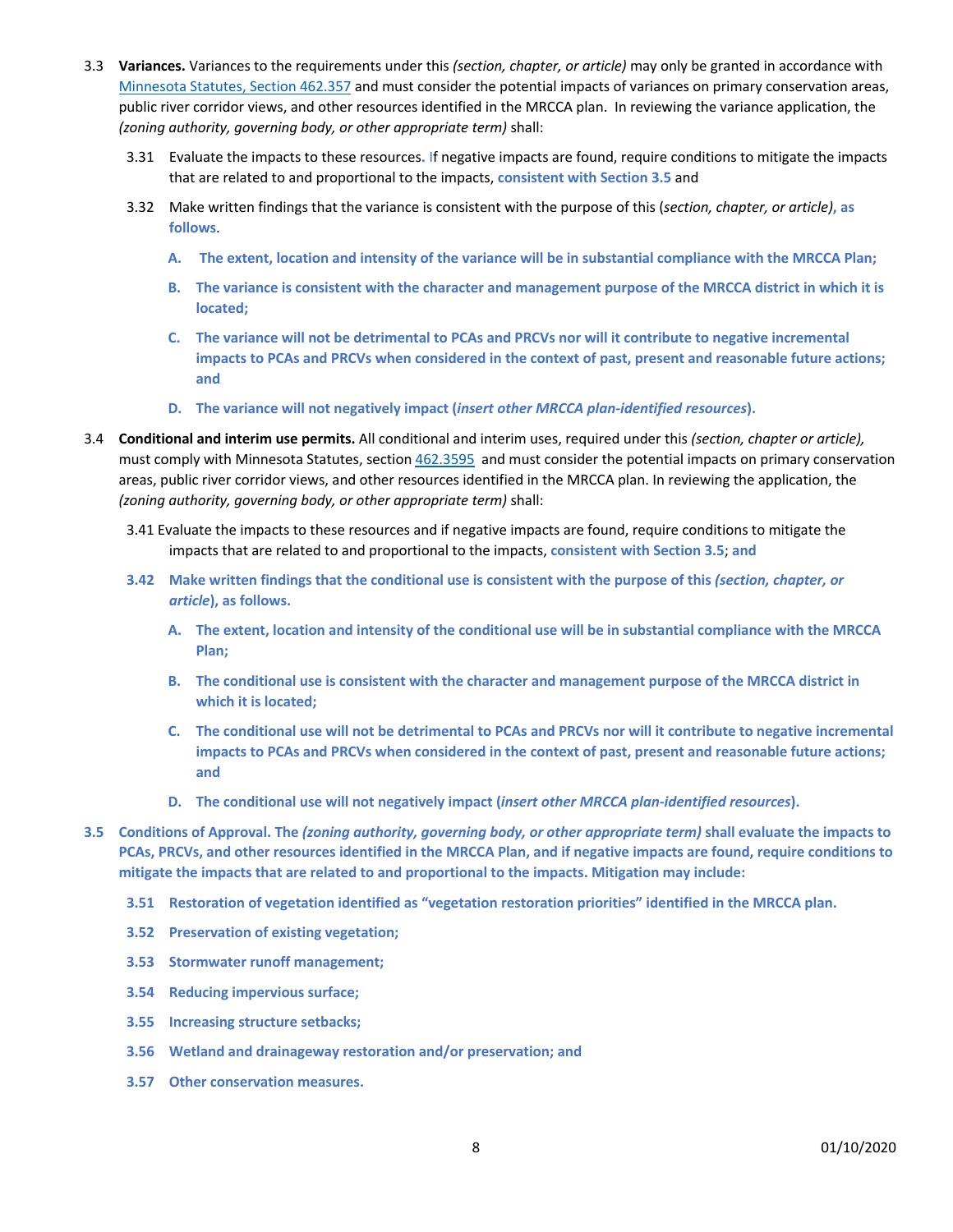- 3.6 **Application materials.** Applications for permits and discretionary actions required under this *(section, chapter or article)*  must submit the following information unless the (*insert designated official*) determines that the information is not needed.
	- 3.61 A detailed project description; and
	- 3.62 Scaled maps and plans, dimensional renderings, maintenance agreements, and other materials that identify and describe:
		- A. Primary conservation areas;
		- B. Public river corridor views;
		- C. Buildable area;
		- D. Existing and proposed topography and drainage patterns;
		- E. Proposed storm water and erosion and sediment control practices;
		- F. Existing and proposed vegetation to be removed and established;
		- G. Ordinary high water level, blufflines, and all required setbacks;
		- H. Existing and proposed structures;
		- I. Existing and proposed impervious surfaces; and
		- J. Existing and proposed subsurface sewage treatment systems.

#### 3.7 **Nonconformities.**

- 3.71 All legally established nonconformities as of the date of this ordinance may continue consistent with 462.357 Subd. 1e .
- 3.72 New structures erected in conformance with the setback averaging provisions of Section 6.34 are conforming structures.
- 3.73 Site alterations and expansion of site alterations that were legally made prior to the effective date of this ordinance are conforming. Site alterations include vegetation, erosion control, storm water control measures, and other nonstructural site improvements.
- 3.74 Legally nonconforming principal structures that do not meet the setback requirements of Section 6.3 may be expanded laterally provided that:
	- A. The expansion does not extend into the shore or bluff impact zone or further into the required setback than the building line of the existing principal structure (See Figure 5); and
	- B. The expanded structure's scale and bulk is consistent with that of the original structure and existing surrounding development.



#### Figure 5. Expansion of Nonconforming Structure

# 3.8 **Notifications.**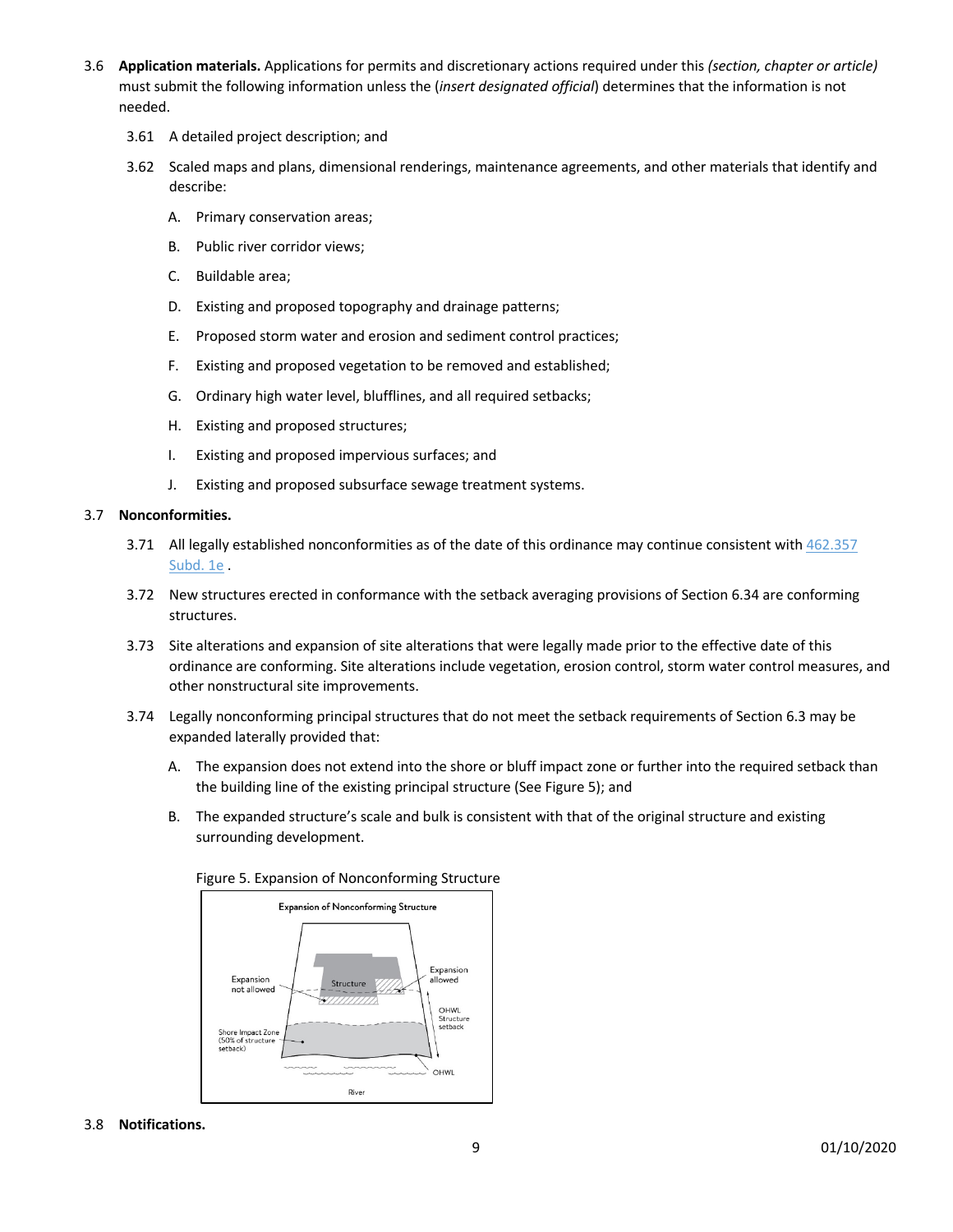- 3.81 Amendments to this *(section, chapter, or article)* and to the MRCCA plan must be submitted to the Commissioner as provided in Minnesota Rules, part 6106.0070, Subp. 3, Items B – I.
- 3.82 Notice of public hearings for discretionary actions, including conditional and interim use permits, variances, appeals, rezonings, preliminary plats, final subdivision plats, **master plans,** and PUDs, must be sent to the following entities at least **thirty (30) ten (10)** days prior to the hearing:
	- A. The Commissioner in a format prescribed by the DNR;
	- B. National Park Service; and
	- C. Where building heights exceed the height limits specified in Section 6.2 as part of the conditional use or variance process, adjoining local governments within the MRCCA, including those with overlapping jurisdiction and those across the river.
- 3.83 Notice of final decisions for actions in Section 3.71, including findings of fact, must be sent to the Commissioner, the National Park Service, and adjoining local governments within the MRCCA within ten (10) days of the final decision.
- 3.84 Requests to amend district boundaries must follow the provisions in Minnesota Rules, part 6106.0100, Subp. 9, Item C.
- **3.85 The DNR will be notified at time of application submittal of master plans, PUDs, preliminary, and final plats.**
- 3.9 **Accommodating disabilities.** Reasonable accommodations for ramps or other facilities to provide persons with disabilities access to the persons' property, as required by the federal Americans with Disabilities Act and the federal Fair Housing Act and as provided by Minnesota Rules, chapter 1341, must:
	- 3.91 Comply with Sections 6.0 to 12.0; or
	- 3.92 If Sections 6.0 to 12.0 cannot be complied with, ramps or other facilities are allowed with an administrative permit provided:
		- A. The permit terminates on either a specific date or upon occurrence of a particular event related to the person requiring accommodation; and
		- B. Upon expiration of the permit, the ramp or other facilities must be removed.

## **4.0 MRCCA DISTRICTS**

- 4.1 **Purpose**. The purpose of this Section is to establish districts under which building height and structure placement are regulated to protect and enhance the Mississippi River's resources and features consistent with the natural and built character of each district.
- 4.2 **District description and management purpose**. The MRCCA within the *(City or Town)* is divided into the following MRCCA Districts:
	- 4.21 Rural and Open Space (ROS).
		- A. Description. The ROS District is characterized by rural and low-density development patterns and land uses, and includes land that is riparian or visible from the river, as well as large, undeveloped tracts of high ecological and scenic value, floodplain, and undeveloped islands. Many primary conservation areas exist in the district.
		- B. Management purpose. The ROS District must be managed to sustain and restore the rural and natural character of the corridor and to protect and enhance habitat, parks and open space, public river corridor views, and scenic, natural, and historic areas.
	- 4.22 River Neighborhood (RN).
		- A. Description. The RN District is characterized by primarily residential neighborhoods that are riparian or readily visible from the river or that abut riparian parkland. The district includes parks and open space, limited commercial development, marinas, and related land uses.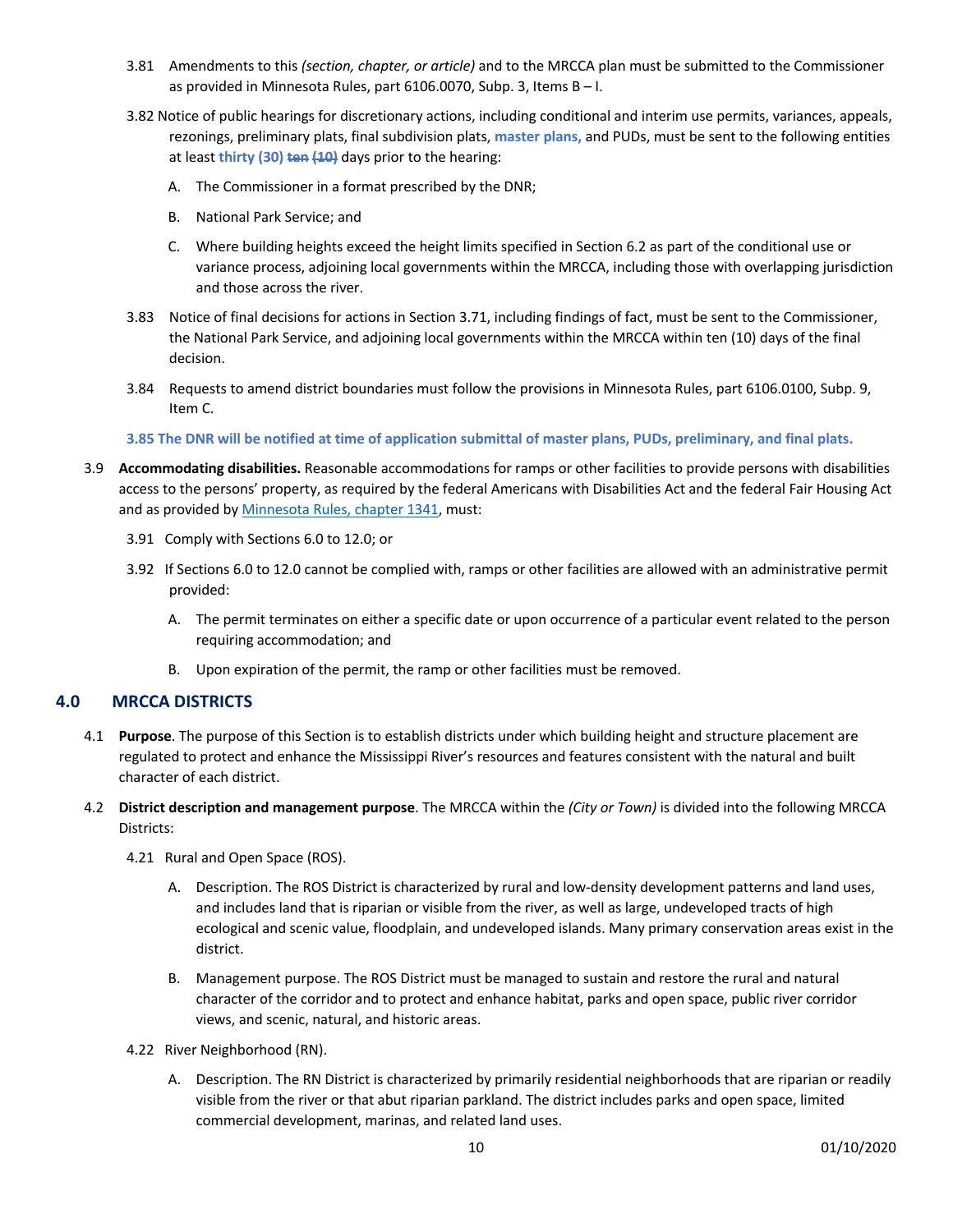- B. Management purpose. The RN District must be managed to maintain the character of the river corridor within the context of existing residential and related neighborhood development, and to protect and enhance habitat, parks and open space, public river corridor views, and scenic, natural, and historic areas. Minimizing erosion and the flow of untreated storm water into the river and enhancing habitat and shoreline vegetation are priorities in the district.
- 4.23 River Towns and Crossings (RTC).
	- A. Description. The RTC District is characterized by historic downtown areas and limited nodes of intense development at specific river crossings, as well as institutional campuses that predate designation of the MRCCA, and that include taller buildings.
	- B. Management purpose. The RTC district must be managed in a manner that allows continued growth and redevelopment in historic downtowns and more intensive redevelopment in limited areas at river crossings to accommodate compact walkable development patterns and connections to the river. Minimizing erosion and the flow of untreated storm water into the river, providing public access to and public views of the river, and restoring natural vegetation in riparian areas and tree canopy are priorities in the district.
- 4.24 Separated from River (SR).
	- A. Description. The SR District is characterized by its physical and visual distance from the Mississippi River. The district includes land separated from the river by distance, topography, development, or a transportation corridor. The land in this district is not readily visible from the Mississippi River.
	- B. Management purpose. The SR district provides flexibility in managing development without negatively affecting the key resources and features of the river corridor. Minimizing negative impacts to primary conservation areas and minimizing erosion and flow of untreated storm water into the Mississippi River are priorities in the district. The RTC district must be managed in a manner that allows continued growth and redevelopment in historic downtowns and more intensive redevelopment in limited areas at river crossings to accommodate compact walkable development patterns and connections to the river. Minimizing erosion and the flow of untreated storm water into the river, providing public access to and public views of the river, and restoring natural vegetation in riparian areas and tree canopy are priorities in the district.
- 4.25 Urban Mixed (UM).
	- A. Description. The UM District includes large areas of highly urbanized mixed use that are a part of the urban fabric of the river corridor, including institutional, commercial, industrial, and residential areas and parks and open space.
	- B. Management purpose. The UM District must be managed in a manner that allows for future growth and potential transition of intensely developed areas that does not negatively affect public river corridor views and that protects bluffs and floodplains. Restoring and enhancing bluff and shoreline habitat, minimizing erosion and flow of untreated storm water into the river, and providing public access to and public views of the river are priorities in the district.
- 4.26 Urban Core (UC).
	- A. Description. The UC District includes downtown.
	- B. Management purpose. The UC District must be managed with the greatest flexibility to protect commercial, industrial, and other high-intensity urban uses, while minimizing negative impacts to primary conservation areas and minimizing erosion and flow of untreated storm water into the river. Providing public access to and public views of the river are priorities in the district.
- 4.3 **MRCCA district map**. The locations and boundaries of the MRCCA districts established by this *(section, chapter, or article)* are shown on *(insert name of MRCCA Overlay District map)* which is incorporated herein by reference. The district boundary lines are intended to follow the centerlines of rivers and streams, highways, streets, lot lines, and municipal boundaries, unless a boundary line is otherwise indicated on the map. Where district boundaries cross unsubdivided property, the district boundary line is determined by use of dimensions or the scale appearing on the map.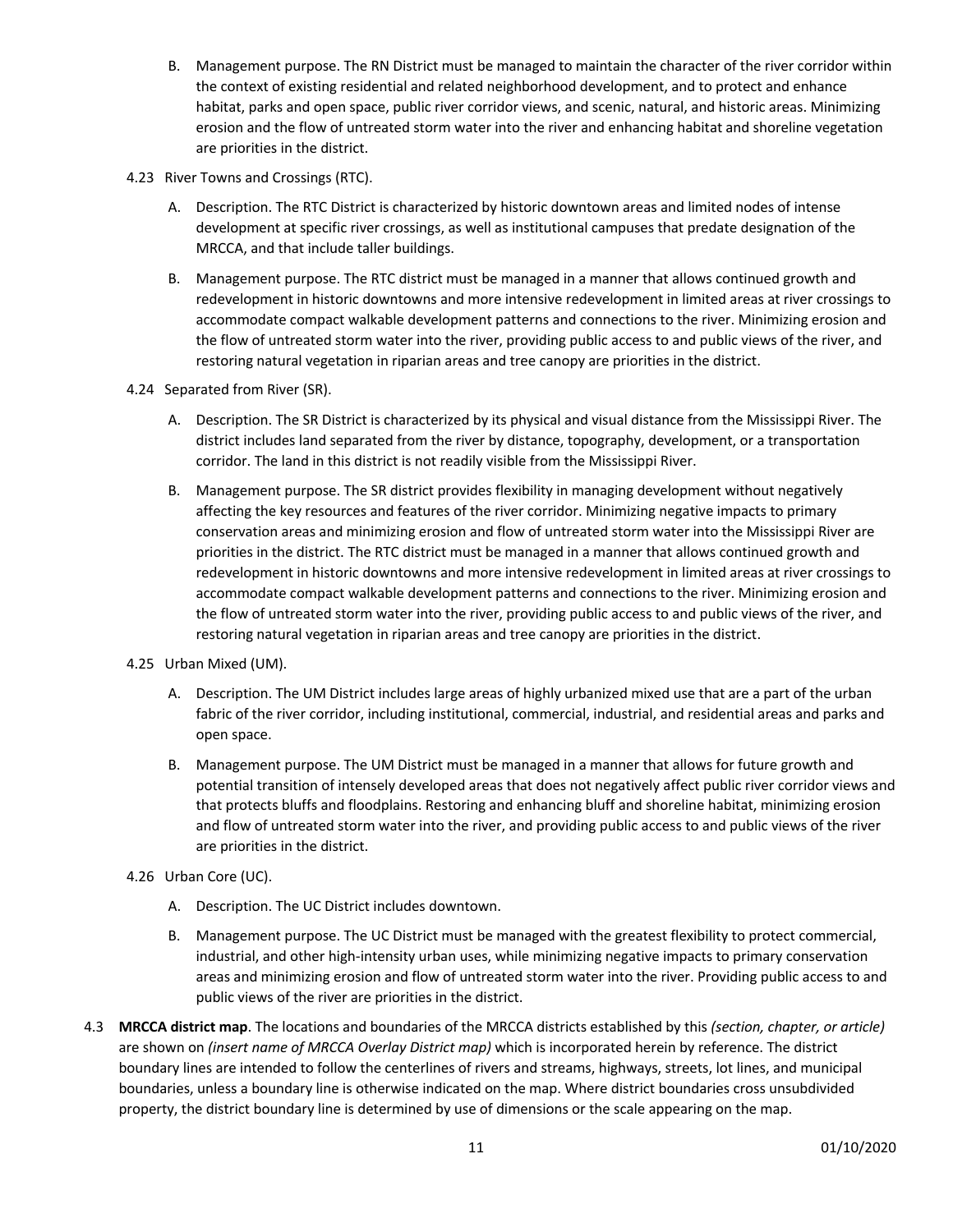## **5.0 SPECIAL LAND USE PROVISIONS**

- 5.1 **Purpose.** To identify development standards and considerations for land uses that have potential to negatively impact primary conservation areas and public river corridor views.
- 5.2 **Underlying zoning.** Uses within the MRCCA are generally determined by underlying zoning, with additional provisions for the following land uses:
	- 5.21 **Agricultural use.** Perennial ground cover is required within 50 feet of the ordinary high water level and within the bluff impact zone.
	- 5.22 **Feedlots.** New animal feedlots and manure storage areas are prohibited. Existing animal feedlots and manure storage areas must conform with Minnesota Rules, chapter 7020.
	- 5.23 **Forestry.** Tree harvesting and biomass harvesting within woodlands, and associated reforestation, must be consistent with recommended practices in Conserving Wooded Areas in Developing Communities: Best Management Practices in Minnesota.
	- 5.24 **Nonmetallic mining.** Nonmetallic mining requires a conditional use permit or interim use permit issued by the local government, subject to the following:
		- A. New nonmetallic mining is prohibited within the shore impact zone and bluff impact zone and within the required structure setback from the bluffline and OHWL;
		- B. Processing machinery must be located consistent with setback standards for structures as provided in Section 6.3;
		- C. Only one barge loading area, which must be limited to the minimum size practicable, is permitted for each mining operation;
		- D. New and, where practicable, existing nonmetallic mining operations must not be readily visible and must be screened by establishing and maintaining natural vegetation. The unscreened boundaries of nonmetallic mining areas are limited to only the barge loading area;
		- E. A site management plan must be developed by the operator and approved by the local government before new nonmetallic mining commences. Operations must be consistent with the site plan throughout the duration of operations at the site. The site management plan must:
			- (1) Describe how the site will be developed over time with an emphasis on minimizing environmental risk to public waters;
			- (2) Explain where staged reclamation may occur at certain points during the life of the site;
			- (3) Address dust, noise, storm water management, possible pollutant discharges, days and hours of operation, and duration of operations; and
			- (4) Describe any anticipated vegetation and topographic alterations outside the pit, and reclamation plans consistent with the stated end use for the land; and;
		- F. Existing and new nonmetallic mining operations must submit land reclamation plans to the local government compatible with the purposes of this ordinance.
	- 5.25 **River-dependent uses.** River-dependent uses must comply with the following design standards:
		- A. Structures and parking areas, except shoreline facilities and private roads and conveyances serving riverdependent uses as provided in Section 12.0, must meet the dimensional and performance standards in this *(section, chapter, or article),* must be designed so that they are not readily visible, and must be screened by establishing and maintaining natural vegetation;
		- B. Shoreline facilities must comply with Minnesota Rules, chapter 6115 and must:
			- (1) Be designed in a compact fashion so as to minimize the shoreline area affected; and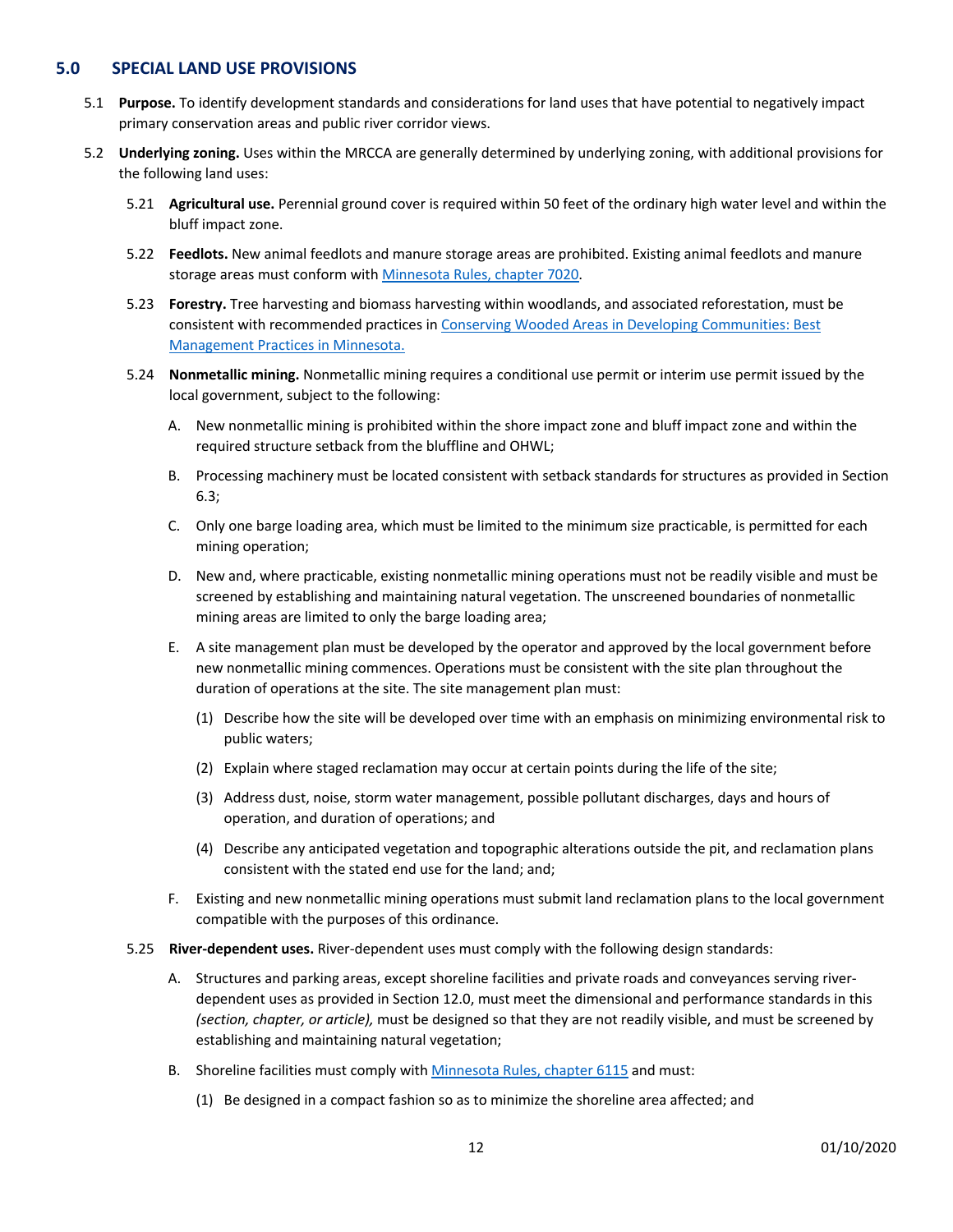- (2) Minimize the surface area of land occupied in relation to the number of watercraft or barges to be served; and
- C. Dredging and placement of dredged material are subject to existing federal and state permit requirements and agreements.
- 5.26 **Wireless communication towers.** Wireless communication towers require a conditional or interim use permit and are subject to the following design standards:
	- A. The applicant must demonstrate that functional coverage cannot be provided through co-location, a tower at a lower height, or a tower at a location outside of the MRCCA;
	- B. The tower must not be located in a bluff or shore impact zone; and
	- C. Placement of the tower must minimize impacts on public river corridor views.
	- D. Comply with the general design standards in Section 8.2.

# **6.0 STRUCTURE HEIGHT AND PLACEMENT AND LOT SIZE**

- 6.1 **Purpose.** To establish standards that protect primary conservation areas and public river corridor views from development impacts and ensure that new development is sited consistent with the purpose of the MRCCA.
- 6.2 **Structure height.** Structures and facilities must comply with the following standards unless identified as exempt in Section 12.0.
	- 6.21 Structures and facilities must comply with the following standards unless identified as exempt in Section 12.0.
		- A. ROS District: 35 feet **(or lower).**
		- B. RN District: 35 feet.
		- C. RTC District: 48 feet **(or lower)**, provided tiering of structures away from the Mississippi River and from blufflines is given priority, with lower structure heights closer to the river and blufflines, and that structure design and placement minimizes interference with public river corridor views. Structures over 48 feet **(or lower) and up to (***fill in a max. height***)** are allowed as a conditional use according to Section 6.23.
		- D. SR District: Height is determined by underlying zoning, provided the allowed height is consistent with that of the mature treeline, where present, and existing surrounding development, as viewed from the OWHL of the opposite shore.
		- E. UM District: 65 feet, provided tiering of structures away from the Mississippi River and from blufflines is given priority, with lower structure heights closer to the river and blufflines, and that structure design and placement minimize interference with public river corridor views. Structures over 65 feet **(or lower) and up to (***fill in a max. height***)** are allowed as a conditional use according to Section 6.23.
		- F. UC District: Height is determined by underlying zoning, provided tiering of structures away from the Mississippi River and blufflines be given priority, with lower structure heights closer to the river and blufflines, and structure design and placement minimize interference with public river corridor views.
	- 6.22 Height is measured on the side of the structure facing the Mississippi River.
	- 6.23 In addition to the conditional use permit requirements of Section 3.4, criteria for considering whether to grant a conditional use permit for structures exceeding the height limits must include:
		- A. Assessment of the visual impact of the proposed structure on public river corridor views, including views from other communities;
		- **B. Determination that the proposed structure meets the required bluff and OHWL setbacks;**
		- C. Identification and application of techniques to minimize the perceived bulk of the proposed structure, such as:
			- (1) Placing the long axis of the building perpendicular to the river;
			- (2) Stepping back of portions of the facade;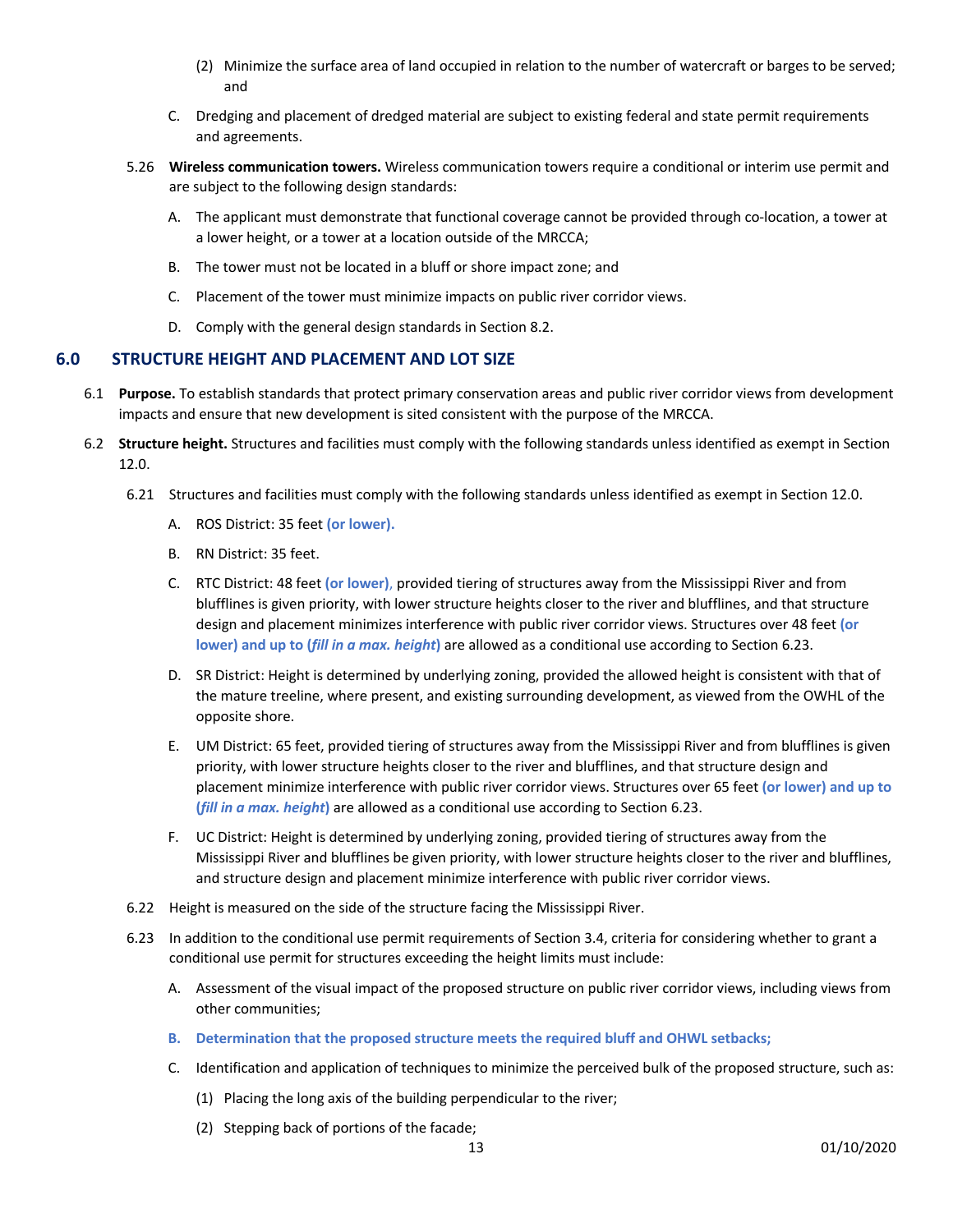- (3) **Lowering the roof pitch or use of a flat roof;**
- (4) **Using building materials or mitigation techniques that will blend in with the natural surroundings such as green roofs, green walls, or other green and brown building materials;**
- (5) Narrowing the profile of upper floors of the building; or
- (6) Increasing the setbacks of the building from the Mississippi River or blufflines;
- D. Identification of techniques for preservation of those view corridors identified in the MRCCA Plan; and
- E. Opportunities for creation or enhancement of public river corridor views.

#### 6.3 **Structure and impervious surface placement.**

- 6.31 Structures and impervious surface must not be placed in the shore or bluff impact zones unless identified as an exemption in Section 12.0.
- 6.32 Structures and facilities must comply with the following OHWL setback provisions unless identified as exempt in Section 12.0.
	- A. ROS District: 200 feet from the Mississippi River and 150 feet from the Minnesota and Vermillion Rivers.
	- B. RN District: 100 feet from the Mississippi River and 75 feet from the Rum and Vermillion Rivers.
	- C. RTC District: 75 feet from the Mississippi, Crow, and Rum Rivers.
	- D. SR District: 75 feet from the Vermillion River.
	- E. UM District: 50 feet from the Mississippi River.
	- F. UC District: Setbacks are determined by underlying zoning.
- 6.33 Structures and facilities must comply with the following bluffline setback provisions unless identified as exempt in Section 12.0:
	- A. ROS District: 100 feet.
	- B. RN District: 40 feet.
	- C. RTC District: 40 feet.
	- D. SR District: 40 feet.
	- E. UM District: 40 feet.
	- F. UC District: 40 feet.
- 6.34 Where principal structures exist on the adjoining lots on both sides of a proposed building site, the minimum setback may be altered to conform to the average of the adjoining setbacks, if the new structure's scale and bulk riverward or bluffward of the setbacks required under Sections 6.32 and 6.33 are consistent with adjoining development. See Figure 6.



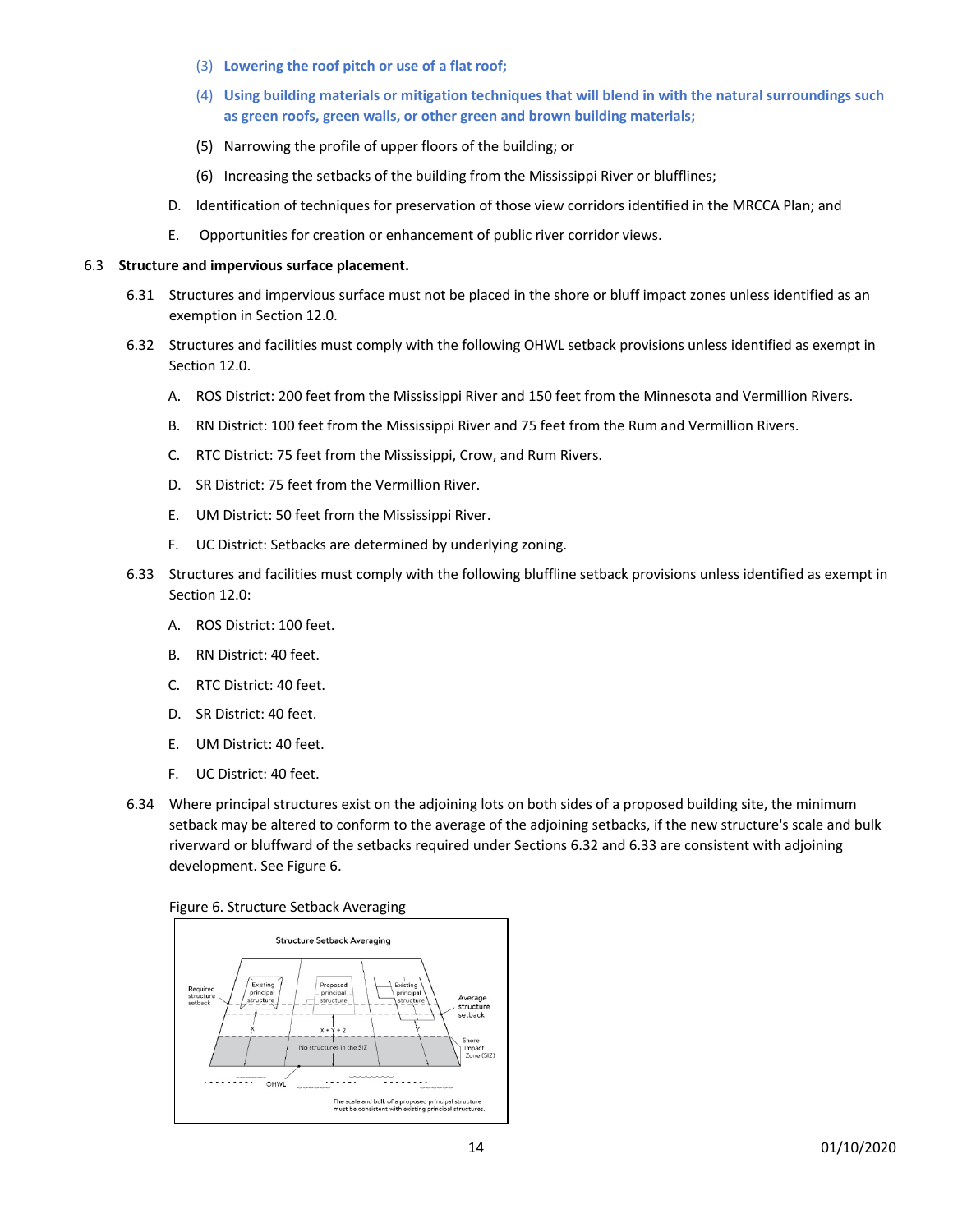6.35 Subsurface sewage treatment systems, including the septic tank and absorption area, must be located at least 75 feet from the ordinary high water level of the Mississippi River and all other public waters.

## 6.4 **Lot size and buildable area.**

- 6.41 The width of lots abutting the Mississippi River in the ROS District must be at least 200 feet, unless alternative design methods are used that provide greater protection of the riparian area.
- 6.42 All new lots must have adequate buildable area to comply with the setback requirements of Sections 6.32 and 6.33 so as to not require variances to use the lots for their intended purpose.

## **7.0 PERFORMANCE STANDARDS FOR PRIVATE FACILITIES**

- 7.1 **Purpose.** To establish design standards for private facilities that are consistent with best management practices and that minimize impacts to primary conservation areas, public river corridor views and other resources identified in the MRCCA plan.
- 7.2 **General design standards**. All private facilities must be developed in accordance with the vegetation management and land alteration requirements in Sections 9.0 and 10.0.
- 7.3 **Private roads, driveways, and parking areas**. Except as provided in Section 12.0, private roads, driveways and parking areas must:
	- 7.31 Be designed to take advantage of natural vegetation and topography so that they are not readily visible;
	- 7.32 Comply with structure setback requirements according to Section 6.3; and
	- 7.33 Not be placed within the bluff impact zone or shore impact zone, unless exempt under Section 12.0 and designed consistent with Section 8.2.

#### 7.4 **Private water access and viewing facilities.**

- 7.41 Private access paths must be no more than:
	- A. Eight feet wide, if placed within the shore impact zone; and
	- B. Four feet wide, if placed within the bluff impact zone.
- 7.42 Private water access ramps must:
	- A. Comply with Minnesota Rules, chapters 6115.0210 and 6280.0250; and
	- B. Be designed and constructed consistent with the applicable standards in Design Handbook for Recreational Boating and Fishing Facilities.
- 7.43 Design and construction of private stairways, lifts, and landings are subject to the following standards:
	- A. Stairways and lifts must not exceed four feet in width on residential lots. Wider stairways may be used for commercial properties and residential facilities held in common, if approved by (*insert name of LGU permit or approval type)*;
	- B. Landings for stairways and lifts on residential lots must not exceed 32 square feet in area. Landings larger than 32 square feet area allowed for commercial properties and residential facilities held in common, if approved by *(insert name of LGU permit or approval type);*
	- C. Canopies or roofs are prohibited on stairways, lifts, or landings;
	- D. Stairways, lifts, and landings must be located in the least visible portion of the lot whenever practical; and
	- E. Ramps, lifts, mobility paths, or other facilities for persons with physical disabilities are allowed for achieving access to shore areas according to Section 7.43 A. – D, and as provided under Section 3.9.
- 7.45 One water-oriented accessory structure is allowed for each riparian lot or parcel less than 300 feet in width at the ordinary high water level, with one additional water-oriented accessory structure allowed for each additional 300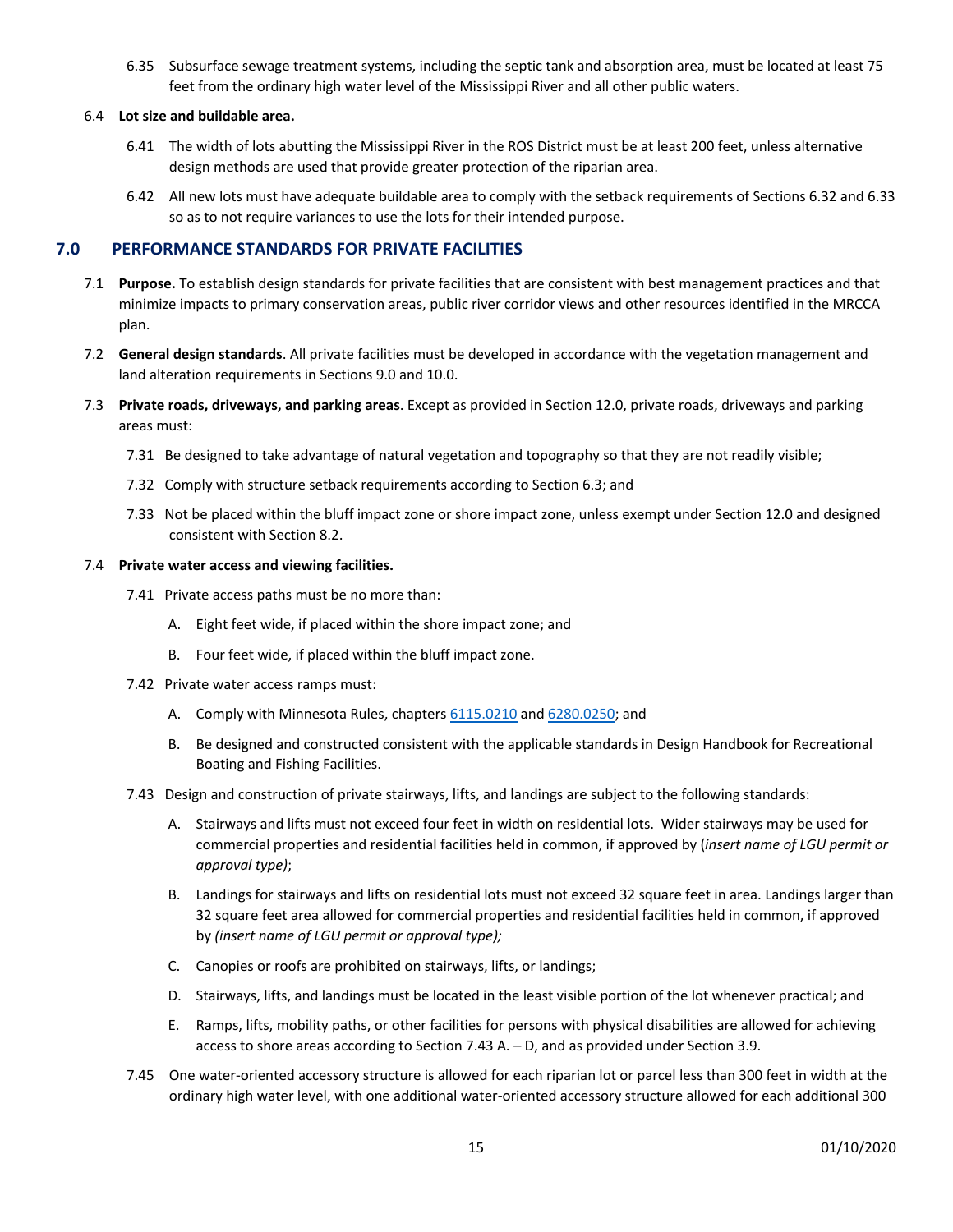feet of shoreline on the same lot or parcel. Water-oriented accessory structures are prohibited in the bluff impact zone and must:

- A. Not exceed 12 feet in height;
- B. Not exceed 120 square feet in area; and
- C. Be placed a minimum of 10 feet from the ordinary high water level.
- 7.5 **Decks and patios in setback areas.** Decks and at-grade patios may encroach into the required setbacks from the ordinary high water level and blufflines without a variance, when consistent with Sections 9.0 and 10.0, provided that:
	- 7.51 The encroachment of the deck or patio into the required setback area does not exceed 15 percent of the required structure setback;
	- 7.52 the area of the deck or patio that extends into the required setback area occupies no more than 25 percent of the total area between the required setback and the 15 percent using the formula:

[Required setback depth (feet) x 0.15 x lot width (feet) = maximum total area]

7.53 The deck or patio does not extend into the bluff impact zone. See Figure 7.





#### 7.6 **Off-premise and directional signs.**

- 7.61 Off-premise advertising signs must:
	- A. Meet required structure placement and height standards in Sections 6.2 and 6.3.
	- B. Not be readily visible
- 7.62 Directional signs for patrons arriving at a business by watercraft must comply with the following standards:
	- A. They must be consistent with Minnesota Statutes, section 86B.115.
	- B. Only convey the location and name of the establishment and the general types of goods and services available, if located in a shore impact zone.
	- C. Be no greater than ten feet in height and 32 square feet in surface area; and
	- D. If illuminated, the lighting must be shielded to prevent illumination out across the river or to the sky.
- **7.7 Fences. Fences between principal structures and the river are allowed if fences are:**
	- **7.71 Not higher than six feet.**
	- **7.72 Not located within 40 feet of slopes greater than 12%.**
	- **7.73 Not located in the regulatory floodplain.**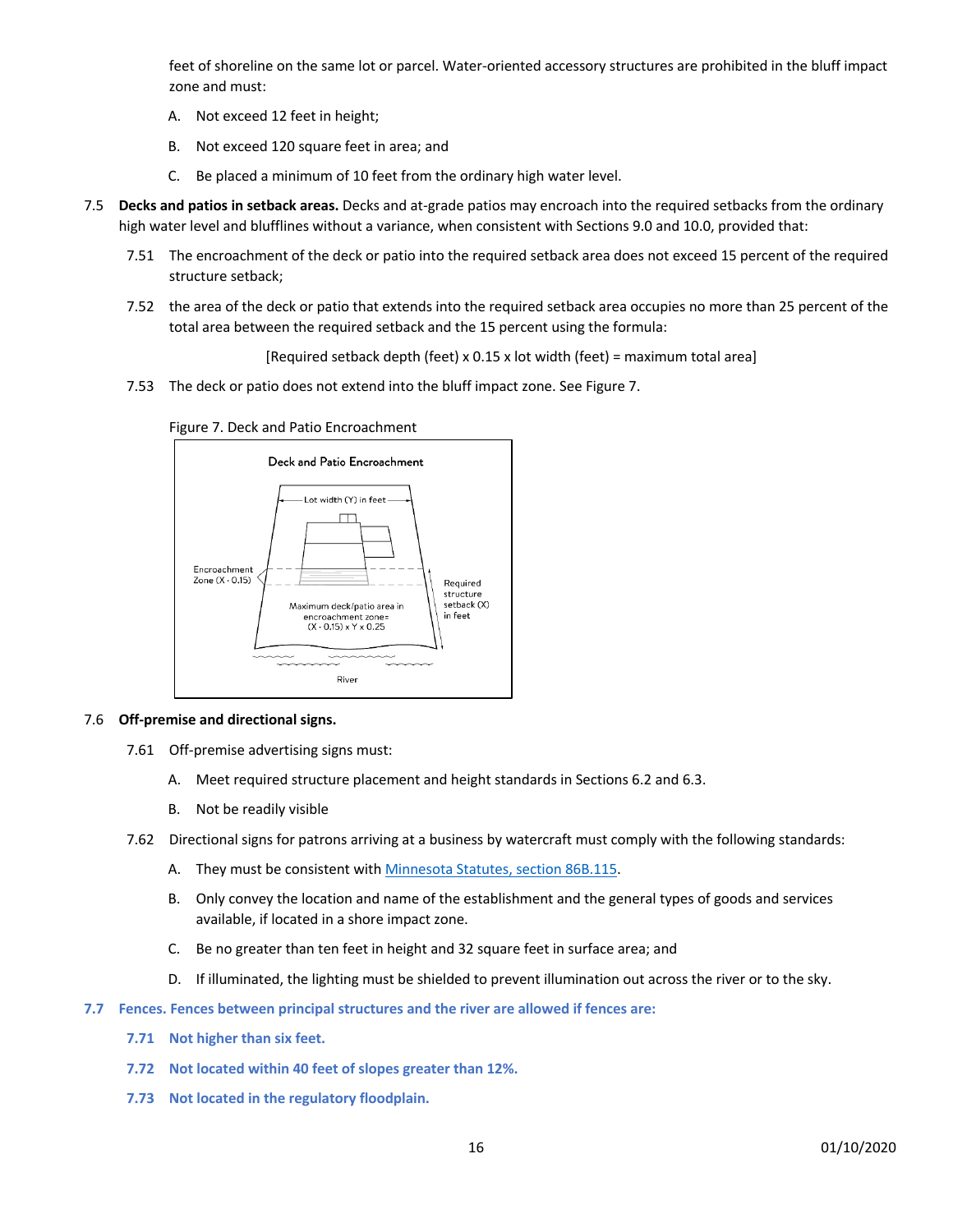# **8.0 PERFORMANCE STANDARDS FOR PUBLIC FACILITIES**

- 8.1 **Purpose.** To establish design standards for public facilities that are consistent with best management practices and that minimize impacts to primary conservation areas, public river corridor views and other resources identified in the MRCCA plan. Public facilities serve the public interest by providing public access to the Mississippi River corridor or require locations in or adjacent to the river corridor and therefore require some degree of flexibility.
- 8.2 **General design standards**. All public facilities must be designed and constructed to:
	- 8.21 Minimize visibility of the facility **from the river** to the extent consistent with the purpose of the facility;
	- 8.22 Comply with the structure placement and height standards in Section 6.0, except as provided in Section 12.0;
	- 8.23 Be consistent with the vegetation management standards in Section 9.0 and the land alteration and storm water management standards in Section 10.0, including use of practices identified in Best Practices for Meeting DNR General Public Waters Work Permit GP 2004-0001, where applicable;
	- 8.24 Avoid primary conservation areas, unless no alternative exists. If no alternative exists, then disturbance to primary conservation areas must be avoided to the greatest extent practicable, and design and construction must minimize impacts; and
	- 8.25 Minimize disturbance of spawning and nesting times by scheduling construction at times when local fish and wildlife are not spawning or nesting.
- 8.3 **Right-of-way maintenance standards**. Right-of-way maintenance must comply with the following standards:
	- 8.31 Vegetation currently in a natural state must be maintained to the extent feasible;
	- 8.32 Where vegetation in a natural state has been removed, native plants must be planted and maintained on the rightof-way; and
	- 8.33 Chemical control of vegetation must be avoided when practicable, but when chemical control is necessary, chemicals used must be in accordance with the regulations and other requirements of all state and federal agencies with authority over the chemical's use.
- 8.4 **Crossings of public water or public land.** Crossings of public waters or land controlled by the commissioner are subject to approval by the commissioner according to Minnesota Statutes, sections 84.415 and 103G.245.
- 8.5 **Public utilities**. Public utilities must comply with the following standards:
	- 8.51 High-voltage transmission lines, wind energy conversion systems greater than five megawatts, and pipelines are regulated according to Minnesota Statutes, chapter 216E, 216F, and 216G respectively; and
	- 8.52 If overhead placement is necessary, utility **facility** crossings must **minimize visibility of the facility from the river be hidden from view and follow other existing right of ways** as much as practicable.
	- 8.53 The appearance of structures must be as compatible as practicable with the surrounding area in a natural state with regard to height and width, materials used, and color.
	- 8.54 Wireless communication facilities, according to Section 5.26.
- 8.6 **Public transportation facilities**. Public transportation facilities shall comply with structure placement and height standards in Section 6.0. Where such facilities intersect or about two or more MRCCA districts, the least restrictive standards apply. Public transportation facilities must be designed and constructed to give priority to:
	- 8.61 Providing scenic overlooks for motorists, bicyclists, and pedestrians;
	- 8.62 Providing safe pedestrian crossings and facilities along the river corridor;
	- 8.63 Providing access to the riverfront in public ownership; and
	- 8.64 Allowing for use of the land between the river and the transportation facility.
- 8.7 **Public recreational facilities**. Where such facilities intersect or abut two or more MRCCA districts, the least restrictive dimensional standards apply. Public transportation facilities must be designed and constructed to give priority to: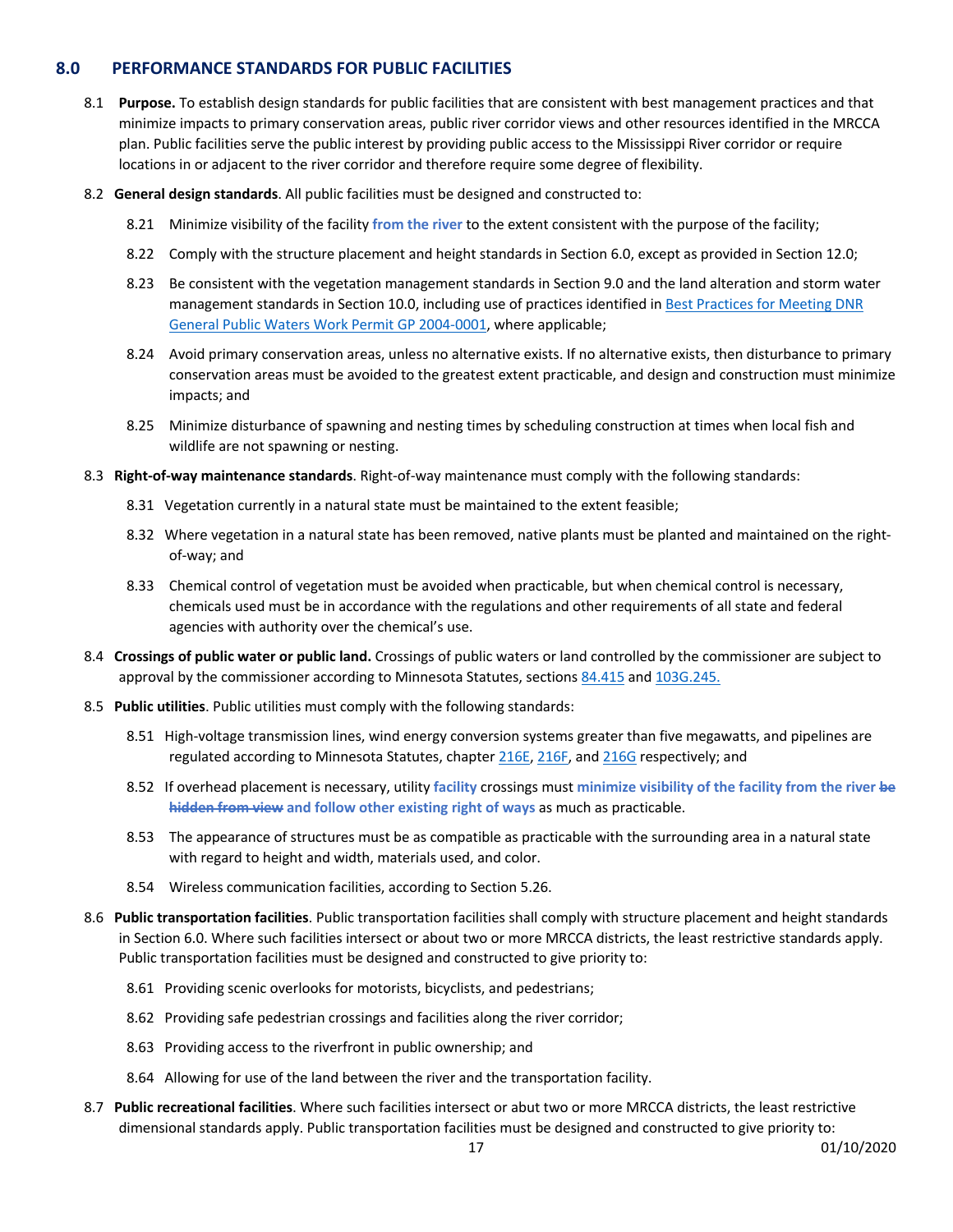- 8.71 Buildings and parking associated with pubic recreational facilities must comply with the structure placement and height standards in Section 6.0, except as provided in Section 12.0;
- 8.72 Roads and driveways associated with public recreational facilities must not be placed in the bluff or shore impact zones unless no other placement alternative exists. If no alternative exists, then design and construction must minimize impacts to shoreline vegetation, erodible soils and slopes, and other sensitive resources.
- 8.73 Trails, access paths, and viewing areas associated with public recreational facilities and providing access to or views of the Mississippi River are allowed within the bluff and shore impact zones if design, construction, and maintenance methods are consistent with the best management practice guidelines in Trail Planning, Design, and Development Guidelines.
	- A. Hard-surface trails are not allowed on the face of bluffs with a slope exceeding 30 percent. Natural surface trails are allowed, provided they do not exceed eight feet in width.
	- B. Trails, paths, and viewing areas must be designed and constructed to minimize:
		- (1) Visibility from the river;
		- (2) Visual impacts on public river corridor views; and
		- (3) Disturbance to and fragmentation of primary conservation areas.
- 8.74 Public water access facilities must comply with the following requirements:
	- A. Watercraft access ramps must comply with Minnesota Rules chapters 6115.0210 and 6280.0250; and
	- B. Facilities must be designed and constructed consistent with the standards in Design Handbook for Recreational Boating and Fishing Facilities.
- 8.75 Public signs and kiosks for interpretive or directional purposes are allowed in the bluff or shore impact zones, provided they are placed and constructed to minimize disturbance to these areas and avoid visual impacts on public river corridor views.
- 8.76 Public stairways, lifts, and landings must be designed as provided in Section 7.43.

## **9.0 VEGETATION MANAGEMENT**

- 9.1 **Purpose.** To establish standards that sustain and enhance the biological and ecological functions of vegetation; preserve the natural character and topography of the MRCCA; and maintain stability of bluffs and steep slopes and ensure stability of other erosion-prone areas.
- 9.2 **Applicability.** This section applies to:
	- 9.21 Shore impact zones;
	- 9.22 Areas within 50 feet of a wetland or natural drainage way;
	- 9.23 Bluff impact zones;
	- 9.24 Areas of native plant communities; and
	- 9.25 Significant existing vegetative stands identified in the MRCCA plan.

#### 9.3 **Activities allowed without a vegetation permit.**

- 9.31 Maintenance of existing lawns, landscaping and gardens;
- 9.32 Removal of vegetation in emergency situations as determined by *(insert name of LGU);*
- 9.33 Right-of-way maintenance for public facilities meeting the standards Section 8.3;
- 9.34 Agricultural and forestry activities meeting the standards of Sections 5.21 and 5.23;
- 9.35 Selective vegetation removal, provided that vegetative cover remains consistent with the management purpose of the MRCCA District, including: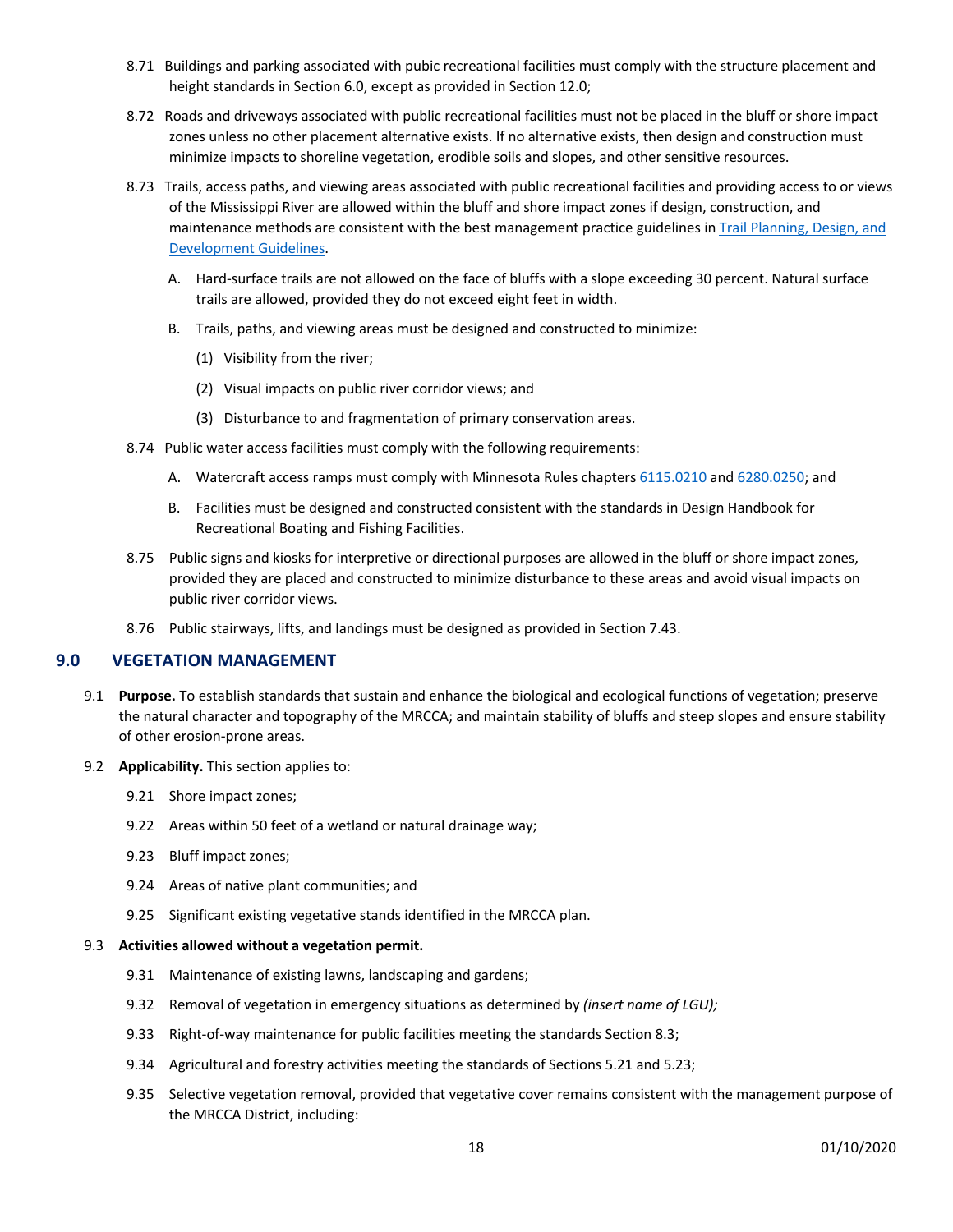- A. Vegetation that is dead, diseased, dying, or hazardous;
- B. To prevent the spread of diseases or insect pests;
- **C. Individual trees and shrubs; and**
- D. Removal of invasive non-native species.

#### 9.4 **Activities allowed with a vegetation permit.**

- 9.41 The following intensive vegetation clearing activities are allowed with a vegetation permit:
	- A. Clearing of vegetation that is dead, diseased, dying, or hazardous;
	- B. Clearing to prevent the spread of diseases or insect pests;
	- C. Clearing to remove invasive non-native species.
	- D. Clearing to prepare for restoration and erosion control management activities consistent with a plan approved by (*insert name of LGU or name of resource agency*).
	- E. The minimum necessary for development that is allowed with a building permit or as an exemption under Section 12.0.
- 9.42 Conditions of vegetation permit approval:
	- A. Development is sited to minimize removal of or disturbance to natural vegetation;
	- B. Soil, slope stability, and hydrologic conditions are suitable for the proposed work as determined by a professional engineer or (*insert name of resource agency, if someone other than professional engineer is desired*);
	- C. Clearing is the minimum necessary and designed to blend with the natural terrain and minimize visual impacts to public river corridor views;
	- D. Any native plant communities removed are replaced with vegetation that provides equivalent biological and ecological functions consistent with an approved vegetation restoration plan as provided in Section 9.62. If replaced, priorities for restoration are stabilization of erodible soils, restoration or enhancement of shoreline vegetation, and revegetation of bluffs or steep slopes visible from the river;
	- E. All other vegetation removed is restored with natural vegetation to the greatest extent practicable consistent with an approved vegetation restoration plan as provided in Section 9.62. Priorities for replacement are the same as under Section 9.42.D;
	- F. Any disturbance of highly erodible soils is replanted with deep-rooted vegetation with a high stem density;
	- G. Vegetation removal activities are conducted so as to expose the smallest practical area of soil to erosion for the least possible time;
	- H. **Areas of vegetation restoration priorities identified in the MRCCA plan are restored, if applicable;** and
	- I. Any other condition determined necessary to achieve the purpose of this section.
- 9.5 **Prohibited activities.** All other intensive vegetation clearing is prohibited.

#### 9.6 **Vegetation restoration plan.**

9.61 Development of a vegetation restoration plan and reestablishment of natural vegetation is required:

- A. As a condition of a vegetation permit issued under Section 9.42, items D and E;
- B. Upon failure to comply with any provisions in this section; or
- C. As part of the planning process for subdivisions as provided in Section 11.0.

9.62 The vegetation restoration plan must satisfy the application submittal requirements in 3.6, and: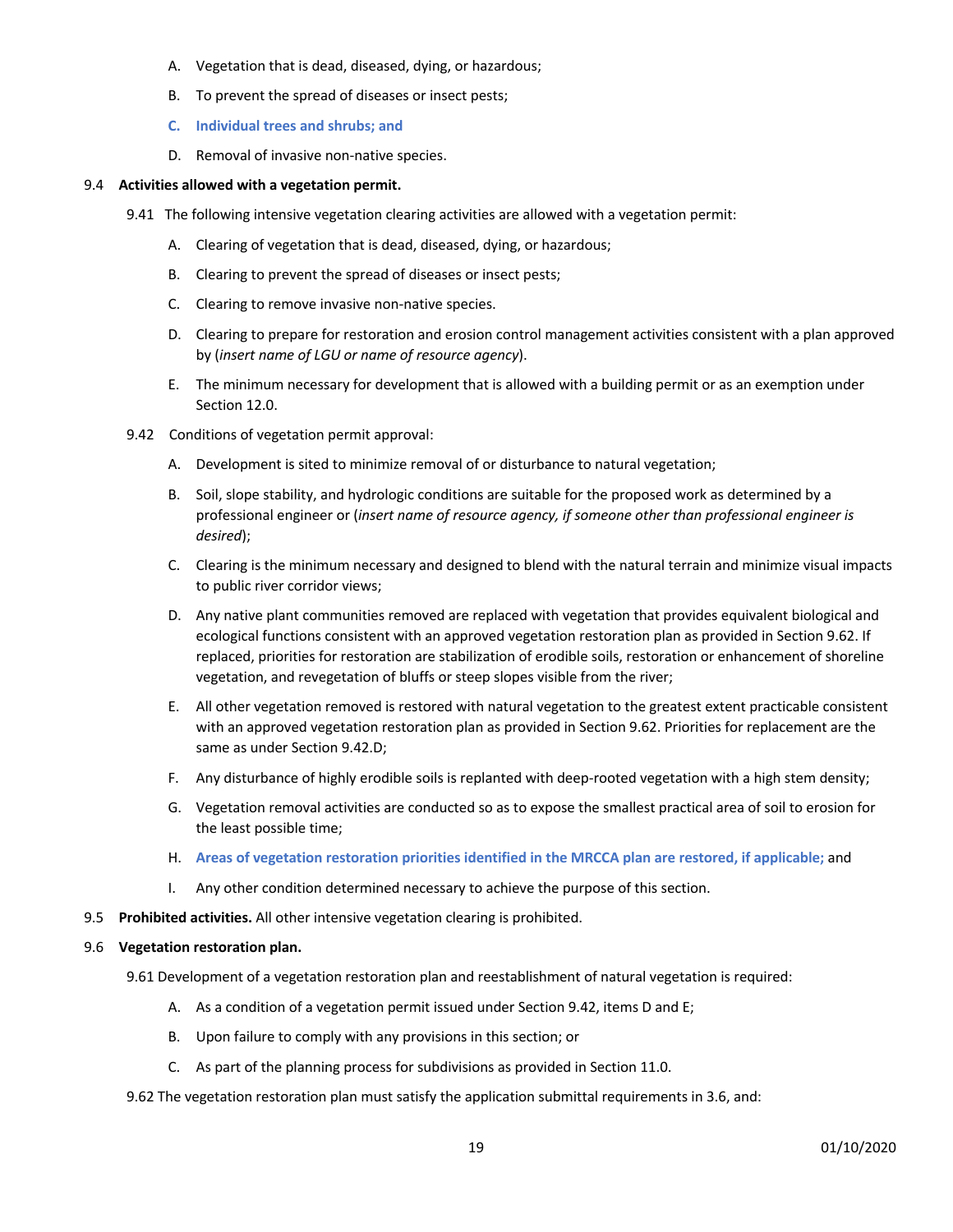- A. Include vegetation that provides suitable habitat and effective soil stability, runoff retention, and infiltration capability. Vegetation species, composition, density, and diversity must be guided by nearby patches of native plant communities and by Native Vegetation Establishment and Enhancement Guidelines;
- B. Be prepared by a qualified individual; and
- C. Include a maintenance plan that includes management provisions for controlling invasive species and replacement of plant loss for three years.
- 9. 63 A certificate of compliance will be issued after the vegetation restoration plan requirements have been satisfied.

# **10.0 LAND ALTERATION STANDARDS AND STORMWATER MANAGEMENT**

10.1 **Purpose.** To establish standards that protect water quality from pollutant loadings of sediment, nutrients, bacteria, and other contaminants; and maintain stability of bluffs, shorelines, and other areas prone to erosion.

#### 10.2 **Land alteration permit**.

- 10.21 Within the bluff impact zone, land alteration is prohibited, except for the following, which are allowed by permit.
	- A. Erosion control consistent with Section 10.6;
	- B. The minimum necessary for development that is allowed as an exception under Section 12; and
	- C. Repair and maintenance of existing buildings and facilities.
- 10.22 Within the water quality impact zone, land alteration that involves more than ten cubic yards of material or affects an area greater than 1,000 square feet requires a permit.

#### 10.3 **Rock riprap, retaining walls, and other erosion control structures.**

10.31 Construction, repair, or replacement of rock riprap, retaining walls, and other erosion control structures located at or below the OHWL must comply with Minnesota Rules, chapters 6115.0215, subpart 4, item E, and 6115.0216, subpart 2. Work must not proceed until approved by the commissioner. See Figure 8.

Figure 8. Riprap Guidelines

|                                                | <b>Riprap Guidelines</b>                        |                                                            |
|------------------------------------------------|-------------------------------------------------|------------------------------------------------------------|
|                                                | Above OHWL: get local<br>government unit permit | Below OHWL: get DNR<br>permit or permission                |
| Regulatory<br>flood<br>protection<br>elevation |                                                 | OHWL                                                       |
|                                                |                                                 | Rive<br>Filter<br>3                                        |
|                                                |                                                 | Finished slope below OHWL must<br>be less than a 1:3 ratio |

- 10.32 Construction or replacement of rock riprap, retaining walls, and other erosion control structures within the bluff impact zone and the water quality impact zone are allowed with a permit consistent with provisions of Section 10.6 provided that:
	- A. If the project includes work at or below the OHWL, the commissioner has already approved or permitted the project.
	- B. The structures are used only to correct an established erosion problem as determined by the (*insert name of LGU and/or resource agency*).
	- C. The size and extent of the structures are the minimum necessary to correct the erosion problem and are not larger than the following, unless a professional engineer determines that a larger structure is needed to correct the erosion problem: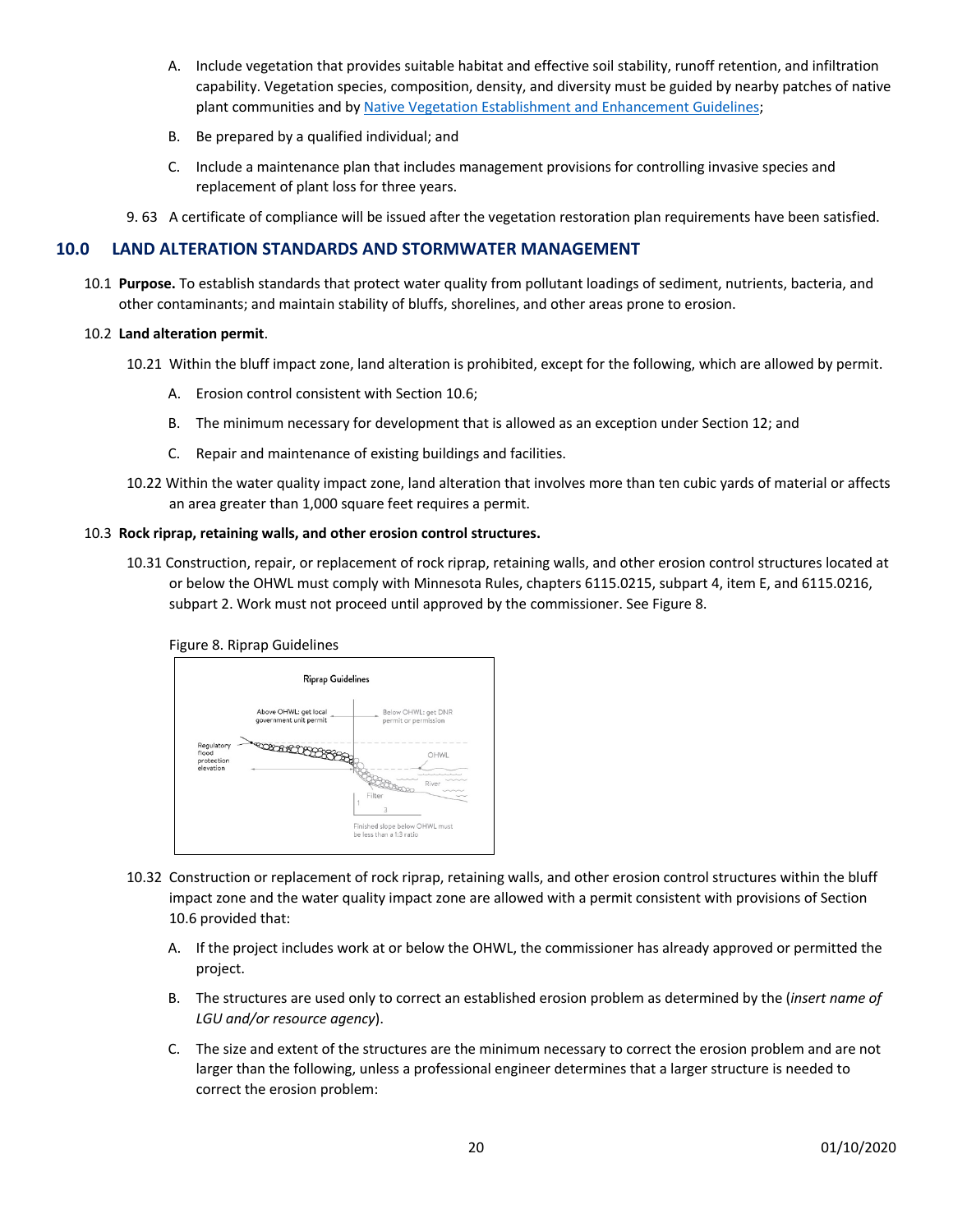- (1) Retaining walls must not exceed five feet in height and must be placed a minimum horizontal distance of ten feet apart; and
- (2) Riprap must not exceed the height of the regulatory flood protection elevation.
- 10.33 Repair of existing rock riprap, retaining walls, and other erosion control structures above the OHWL does not require a permit provided it does not involve any land alteration under Section 10.2.

### 10.4 **Stormwater management.**

- 10.41 In the bluff impact zone, storm water management facilities are prohibited**,** except by permit if:
	- A. There are no alternatives for storm water treatment outside the bluff impact zone on the subject site;
	- B. The site generating runoff is designed so that the amount of runoff reaching the bluff impact zone is reduced to the greatest extent practicable;
	- C. The construction and operation of the facility does not affect slope stability on the subject property or adjacent properties; and
	- D. Mitigation based on the best available engineering and geological practices is required and applied to eliminate or minimize the risk of slope failure.
- 10.42 In the water quality impact zone, development that creates new impervious surface, as allowed by exemption in Section 12.0, or fully reconstructs existing impervious surface of more than 10,000 square feet requires a storm water permit or approved storm water plan. Multipurpose trails and sidewalks are exempt if there is down gradient vegetation or a filter strip that is at least five feet wide.
- 10.43 In all other areas, storm water runoff must be directed away from the bluff impact zones or unstable areas.
- 10.5 **Development on steep slopes**. Construction of structures, impervious surfaces, land alteration, vegetation removal, or other construction activities are allowed on steep slopes if:
	- 10.51 The development can be accomplished without increasing erosion or storm water runoff;
	- 10.52 The soil types and geology are suitable for the proposed development; and
	- 10.53 Vegetation is managed according to the requirements of Section 9.0.

#### 10.6 **Conditions of land alteration permit approval.**

- 10.61 Temporary and permanent erosion and sediment control measures retain sediment onsite consistent with best management practices in the Minnesota Stormwater Manual;
- 10.62 Natural site topography, soil, and vegetation conditions are used to control runoff and reduce erosion and sedimentation;
- 10.63 Construction activity is phased when possible;
- 10.64 All erosion and sediment controls are installed before starting any land disturbance activity;
- 10.65 Erosion and sediment controls are maintained to ensure effective operation;
- 10.66 The proposed work is consistent with the vegetation standards in Section 9.0; and
- 10.67 Best management practices for protecting and enhancing ecological and water resources identified in Best Practices for Meeting DNR General Public Waters Work Permit GP 2004-0001.
- 10.7 **Compliance with other plans and programs**. All development must:
	- 10.71 Be consistent with Minnesota Statutes, chapter 103B, and local water management plans completed under chapter 8410;
	- 10.72 Meet or exceed the wetland protection standards under Minnesota Rules, chapter 8420; and
	- 10.73 Meet or exceed the floodplain management standards under Minnesota Rules, chapter 6120. 5000 6120.6200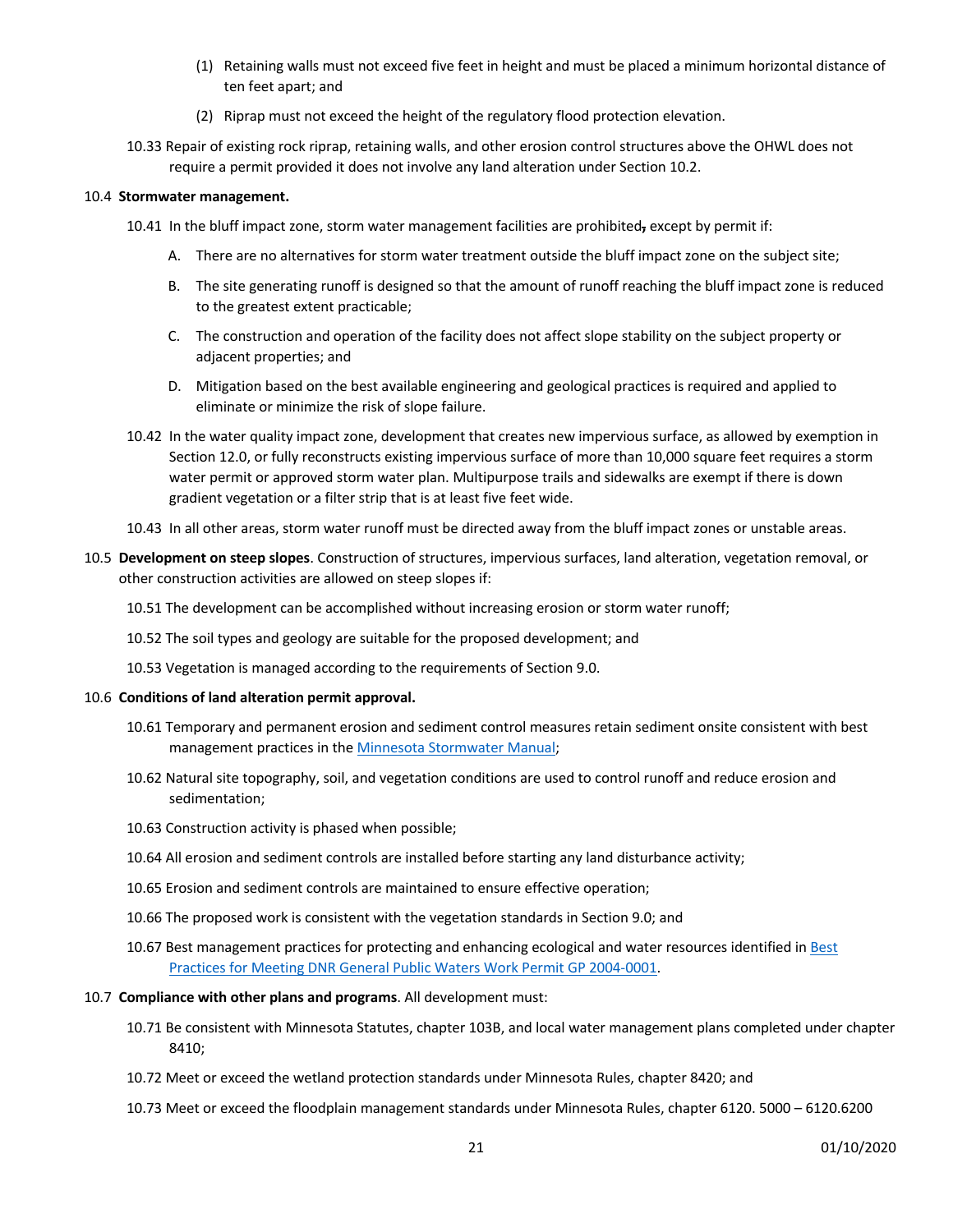# **11.0 SUBDIVISION AND LAND DEVELOPMENT STANDARDS**

#### 11.1 **Purpose.**

- 11.11 To protect and enhance the natural and scenic values of the MRCCA during development or redevelopment of the remaining large sites
- 11.12 To establish standards for protecting and restoring biological and ecological functions of primary conservation areas on large sites; and
- 11.13 To encourage restoration of natural vegetation during development or redevelopment of large sites where restoration opportunities have been identified in MRCCA Plans.

#### 11.2 **Applicability.**

- 11.21 The design standards in this section apply to subdivisions, planned unit developments and master- planned development and redevelopment of land involving ten or more acres for **contiguous** parcels that abut the Mississippi River and 20 or more acres for all other parcels, including smaller individual sites within the following developments that are part of a common plan of development that may be constructed at different times:
	- A. Subdivisions;
	- B. Planned unit developments; and
	- C. Master-planned development and redevelopment of land.
- 11.22 The following activities are exempt from the requirements of this section:
	- A. Minor subdivisions consisting of three or fewer lots;
	- B. Minor boundary line corrections;
	- C. Resolutions of encroachments;
	- D. Additions to existing lots of record;
	- E. Placement of essential services; and
	- F. Activities involving river-dependent commercial and industrial uses.
- 11.3 **Application materials.** Project information listed in Section 3.6 must be submitted for all proposed developments.

#### 11.4 **Design standards.**

- 11.41 Primary conservation areas, where they exist, must be set aside and designated as protected open space in quantities meeting the following as a percentage of total parcel area:
	- A. CA-ROS District: 50%;
	- B. CA-RN District: 20%;
	- C. CA-RTC, CA-UM, and CA-UC Districts: 10%; and
	- D. CA-SR District: 10% if the parcel includes native plant communities or provides feasible connections to a regional park or trail system, otherwise no requirement.
- 11.42 If the primary conservation areas exceed the amounts specified in Section 11.41, then protection of native plant communities and natural vegetation in riparian areas shall be prioritized.
- 11.43 If primary conservation areas exist but do not have natural vegetation (identified as restoration priorities in the MRCCA Plan), then a vegetation assessment must be completed to evaluate the unvegetated primary conservation areas and determine whether vegetation restoration is needed. If restoration is needed, vegetation must be restored according to Section 9.62.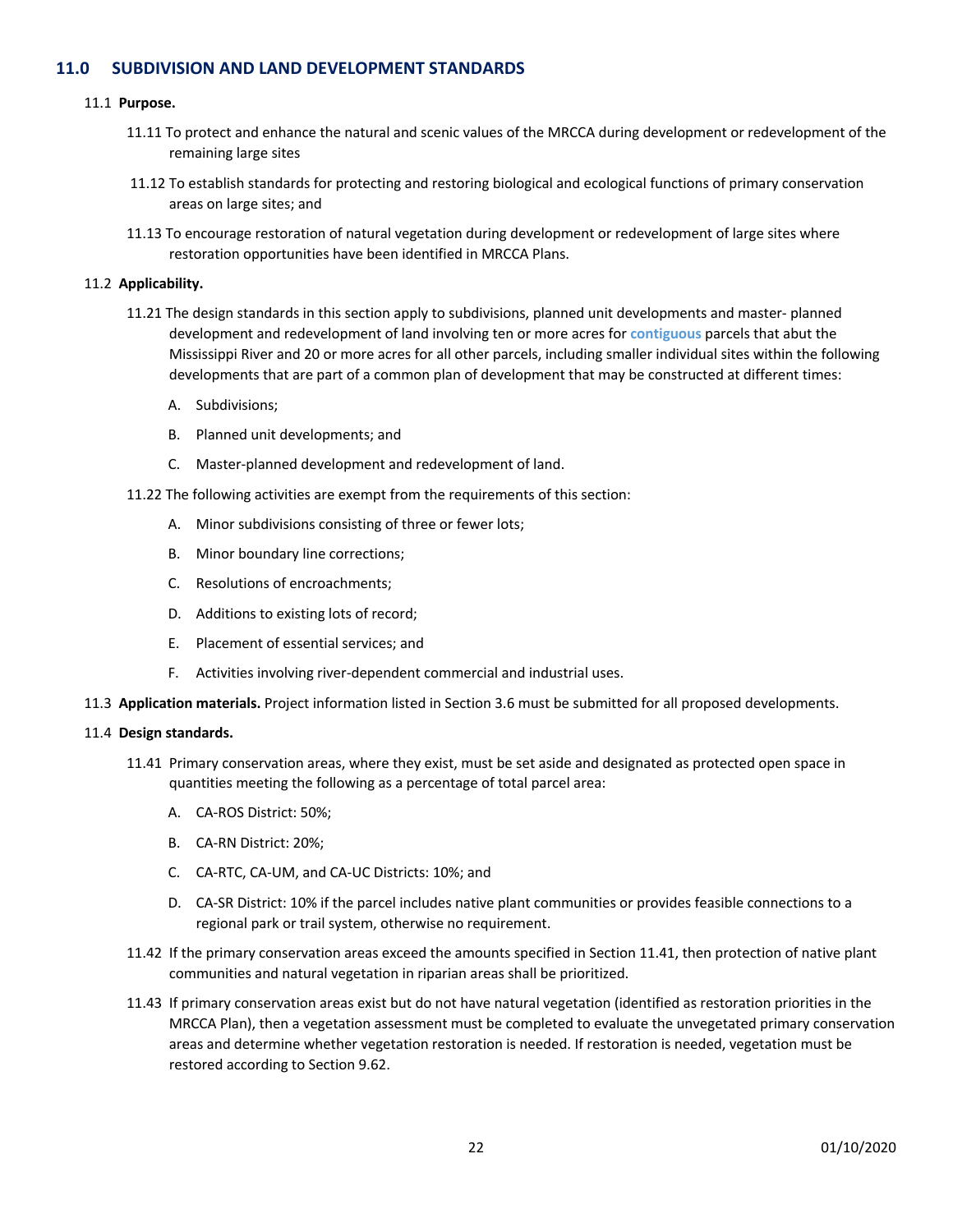- 11.44 If primary conservation areas do not exist on the parcel and portions of the parcel have been identified in the MRCCA plan as a restoration area, vegetation must be restored in the identified areas according to Section 9.62 and the area must be set aside and designated as protected open space.
- 11.45 Storm water treatment areas or other green infrastructure may be used to meet the protected open space requirements if the vegetation provides biological and ecological functions.
- 11.46 Land dedicated under (*insert LGU ordinance citation*) for public river access, parks, or other open space or public facilities may be counted toward the protected open space requirement.
- 11.47 Protected open space areas must connect open space, natural areas, and recreational areas, where present on adjacent parcels, as much as possible to form an interconnected network.

#### 11.5 **Permanent protection of designated open space.**

- 11.51 Designated open space areas must be protected through one or more of the following methods:
	- A. Public acquisition by a government entity for conservation purposes;
	- B. A permanent conservation easement, as provided in Minnesota Statutes, chapter 84C;
	- C. A deed restriction; and
	- D. Other arrangements that achieve an equivalent degree of protection.
- 11.52 Permanent protection methods must ensure the long-term management of vegetation to meet its biological and ecological functions, prohibit structures, and prohibit land alteration, except as needed to provide public recreational facilities and access to the river.

#### 11.6 **Alternative design standards.**

## **12.0 EXEMPTIONS**

12.1 **Purpose.** To provide exemptions to structure placement, height and other standards for specific river or water access dependent facilities as provided in Minnesota Statutes 116G.15 Subd. 4.

## 12.2 **Applicability.**

- 12.21 Uses and activities not specifically exempted must comply with this *(section, chapter, or article)*. Uses and activities exempted under shore impact zone and bluff impact zone must comply with the vegetation management and land alteration standards in Sections 9 and 10.
- 12.22 Uses and activities in Section 12.3 are categorized as:
	- A. **Exempt – E.** This means that the use or activity is allowed;
	- B. **Exempt if no alternative - (E).** This means that the use or activity is allowed only if no alternatives exist; and
	- C. **Not exempt - N.** This means that a use or activity is not exempt and must meet the standards of this ordinance.

#### 12.3 **Use and activity exemptions classification.**

12.31 General uses and activities.

| <b>Use or Activity</b>                                                                                                                                 | Set<br>backs | Height<br><b>Limits</b> | <b>SIZ</b> | <b>BIZ</b> | Applicable standards with which<br>the use or activity must comply                                |
|--------------------------------------------------------------------------------------------------------------------------------------------------------|--------------|-------------------------|------------|------------|---------------------------------------------------------------------------------------------------|
| Industrial and utility structures requiring greater<br>height for operational reasons (such as elevators,<br>refineries and railroad signaling towers) | Ν            |                         | N          | N          | Structure design and placement<br>must minimize interference with<br>public river corridor views. |
| Barns, silos, and farm structures                                                                                                                      | N            |                         | N          | N          |                                                                                                   |
| Bridges and bridge approach roadways                                                                                                                   | E            |                         | E          | (E)        | Section 8                                                                                         |
| Wireless communication towers                                                                                                                          | Е            | F                       | N          | N          | Section 5.26                                                                                      |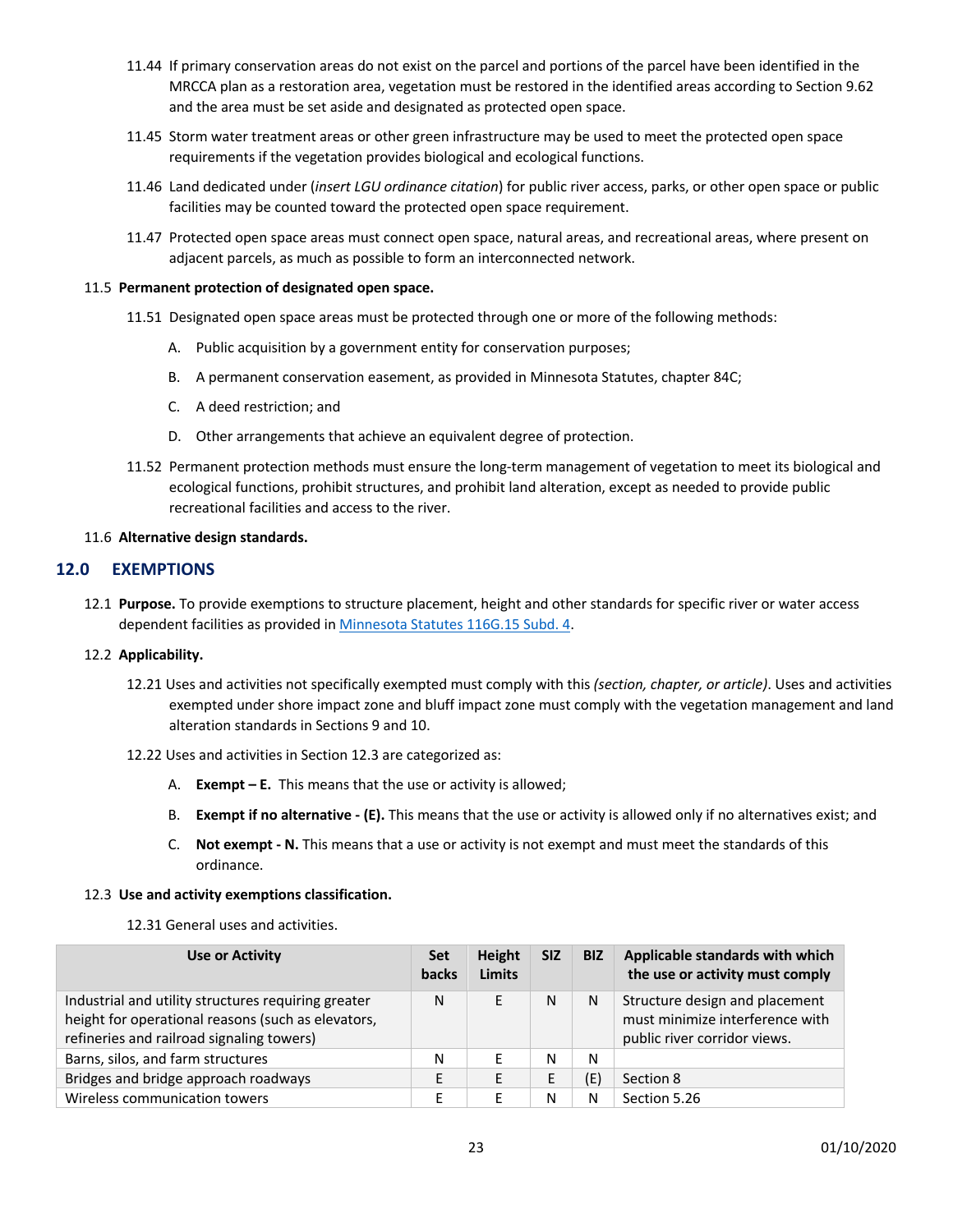| <b>Use or Activity</b>                                                                                                                         | Set<br><b>backs</b> | Height<br><b>Limits</b> | <b>SIZ</b> | <b>BIZ</b> | Applicable standards with which<br>the use or activity must comply |
|------------------------------------------------------------------------------------------------------------------------------------------------|---------------------|-------------------------|------------|------------|--------------------------------------------------------------------|
| Chimneys, church spires, flag poles, public<br>monuments, and mechanical stacks and equipment                                                  | N                   | F.                      | N          | N          |                                                                    |
| Historic properties and contributing properties in<br>historic districts                                                                       | E                   | E                       | Е          | E          | Exemptions do not apply to<br>additions or site alterations        |
| Buildings and structures on the face of or abutting<br>the bluff in the CA-UC district of St. Paul, between<br>Chestnut Street and Highway 52. | Е                   | n/a                     | n/a        | E          | Height in CA-UC district is<br>governed by underlying zoning       |

# 12.32 Public utilities.

| <b>Use or Activity</b>                                 |   | Height<br><b>Limits</b> | <b>SIZ</b> | <b>BIZ</b> | Applicable standards with which<br>the use or activity must comply |
|--------------------------------------------------------|---|-------------------------|------------|------------|--------------------------------------------------------------------|
| Electrical power facilities                            | Ε |                         |            | (E)        | Section 8                                                          |
| Essential services (other than storm water facilities) | E | F                       | Е          | (E)        | Section 8                                                          |
| Storm water facilities                                 | E | N                       | E          | (E)        | Section 10                                                         |
| Wastewater treatment                                   | E | N                       | F          | N          | Section 8                                                          |
| Public transportation facilities                       | E | N                       | (E)        | (E)        | Section 8                                                          |

# 12.33 Public recreational facilities.

| <b>Use or Activity</b>                                                                            | <b>Set</b><br><b>backs</b> | <b>Height</b><br>Limits | <b>SIZ</b> | <b>BIZ</b> | Applicable standards with which<br>the use or activity must comply                                                                |
|---------------------------------------------------------------------------------------------------|----------------------------|-------------------------|------------|------------|-----------------------------------------------------------------------------------------------------------------------------------|
| Accessory structures, such as monuments, flagpoles,<br>light standards, and similar park features | E                          | E                       | (E)        | (E)        | Section 8; within BIZ, only on<br>slopes averaging less than 30%.<br>Exemptions do not apply to<br>principal structures.          |
| Picnic shelters and other open-sided structures                                                   | E                          | N                       | (E)        | N          | Section 8                                                                                                                         |
| Parking lots                                                                                      | (E)                        | N                       | (E)        | (E)        | Section 8; within BIZ, only within<br>20 feet of toe of bluff; not on<br>face of bluff; and must not affect<br>stability of bluff |
| Roads and driveways                                                                               | (E)                        | N                       | (E)        | (E)        | Section 8                                                                                                                         |
| Natural-surfaced trails, access paths, and viewing<br>areas                                       | E                          | N                       | E          | E.         | Section 8                                                                                                                         |
| Hard-surfaced trails and viewing platforms                                                        | E.                         | N                       | E          | (E)        | Section 8; within BIZ, only on<br>slopes averaging less than 30%                                                                  |
| Water access ramps                                                                                | F.                         | N                       | Е          | (E)        | Section 8                                                                                                                         |
| Public signs and kiosks for interpretive or directional<br>purposes                               | E                          | N                       | E          | (E)        | Section 8                                                                                                                         |

# 12.34 River-dependent uses.

| Use or Activity      | Set<br>backs | Height<br><b>Limits</b> | <b>SIZ</b> | <b>BIZ</b> | Applicable standards with which<br>the use or activity must comply                                                                   |
|----------------------|--------------|-------------------------|------------|------------|--------------------------------------------------------------------------------------------------------------------------------------|
| Shoreline facilities |              | N <sup>1</sup>          |            | (E)        | Section 5.25. Exemptions do not<br>apply to buildings, structures,<br>and parking areas that are not<br>part of a shoreline facility |

<sup>&</sup>lt;sup>1</sup> River-dependent commercial, industrial, and utility structures are exempt from height limits only if greater height is required for operational reasons.